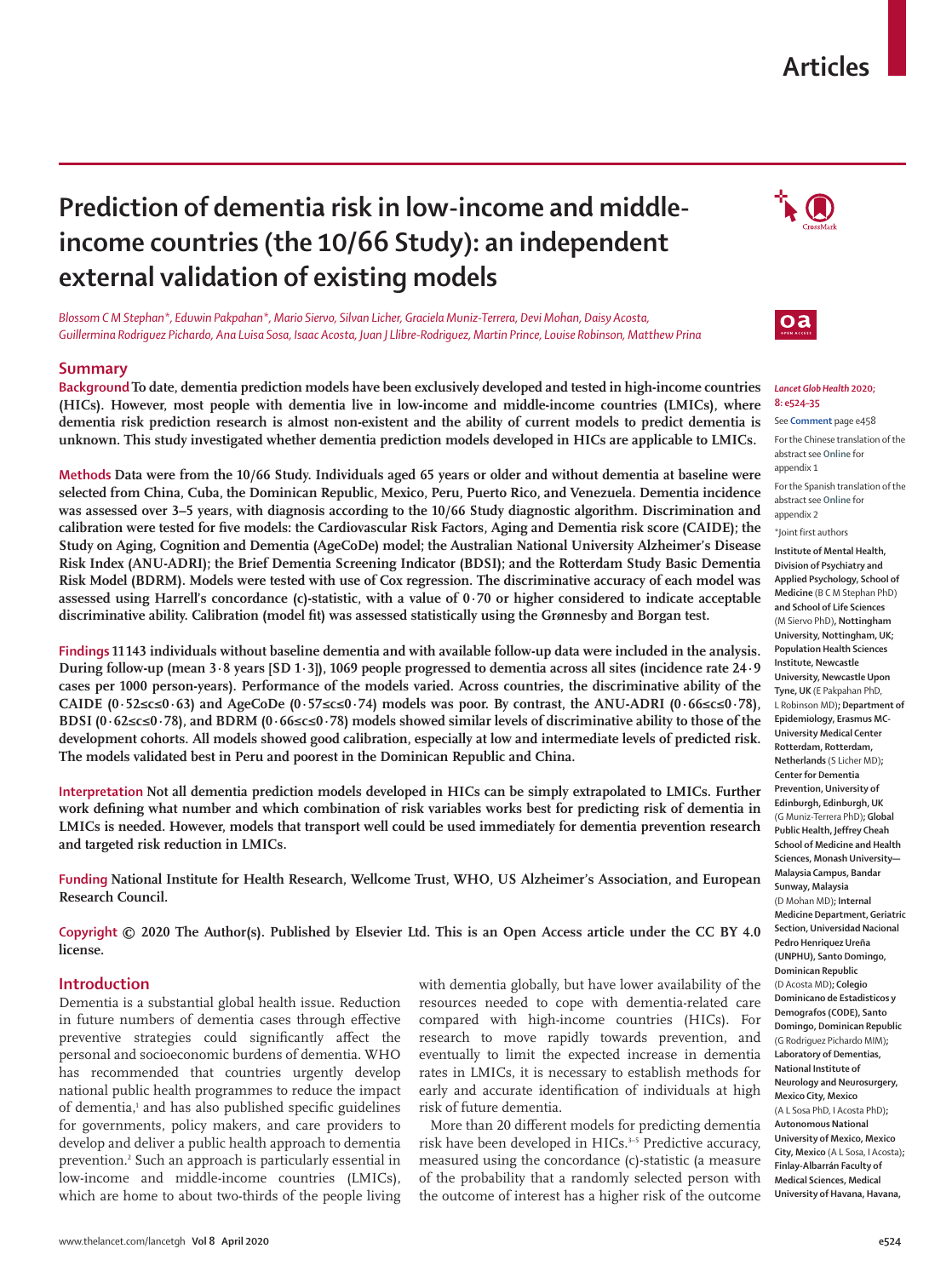**Cuba** (J J Llibre-Rodriguez PhD)**; Health Service and Population Research Department, Institute of Psychiatry, Psychology, and Neuroscience, King's College London, London, UK**  (M Prince PhD, M Prina PhD)

Correspondence to: Prof Blossom C M Stephan, Institute of Mental Health, Division of Psychiatry and Applied Psychology, School of Medicine, Nottingham University, Nottingham NG7 2TU, UK **blossom.stephan@ nottingham.ac.uk**

#### **Research in context**

#### **Evidence before this study**

Our group has published a number of systematic reviews summarising the evidence on the development and testing of models for predicting future dementia. These reviews show that more than 20 models have been developed for predicting risk of future dementia. The discriminative ability of the models has been found to be variable (with concordance [c]-statistics ranging from 0·48 to 0·91). However, model development and testing for dementia risk prediction has only been undertaken in high-income countries (HICs). Furthermore, where tested, few models have been found to have reasonable predictive accuracy outside the setting in which they were developed (ie, external validity). To date, no external validation studies have been undertaken in low-income and middle-income countries (LMICs). Therefore, it is unknown whether models derived from cohorts in HICs can be applied in LMIC settings.

#### **Added value of this study**

Using data from the 10/66 Study, we investigated whether dementia risk prediction models developed in HICs can be applied in LMICs without compromise to their level of discriminative accuracy. Five models were tested: the Cardiovascular Risk Factors, Aging and Dementia risk score

than a randomly selected person who did not experience the outcome of interest), has been found to range from poor (c=0·48) $\degree$  to high (c=0·91).<sup>7</sup> Very few models have been externally validated and, where tested, results have been mixed and limited to assessment in HICs only.<sup>8,9</sup> Methodological differences, such as time of testing (eg, mid-life [45–64 years] *vs* later life [≥65 years]) or length of follow-up, as well as differing population characteristics (eg, age and distribution of risk factors) between the development and validation samples probably account for the poor external validity.<sup>8,9</sup>

It is unknown whether models developed in HICs are applicable and accurate for dementia risk prediction in LMICs. Therefore, we aimed to externally validate dementia prediction models developed in HICs by applying them in LMICs, including sites in Latin America, the Caribbean, and China, using data from the 10/66 Study.<sup>10,11</sup>

## **Methods**

#### **Study design and participants**

Data were from the 10/66 Study, the protocols for which have been published elsewhere.<sup>10,11</sup> At baseline, one-phase population-based surveys (2004–06 in all sites except Puerto Rico, where baseline was 2007–10) of all individuals aged 65 years or older, living in geographically defined catchment areas in ten countries (Brazil, China, Cuba, Dominican Republic, India, Mexico, Nigeria, Peru, Puerto Rico, and Venezuela), were conducted. Sample (CAIDE), the Study on Aging, Cognition and Dementia (AgeCoDe) model, the Australian National University Alzheimer's Disease Risk Index (ANU-ADRI), the Brief Dementia Screening Indicator (BDSI), and the Rotterdam Study Basic Dementia Risk Model (BDRM). The results were mixed. The CAIDE and the AgeCoDe models showed poor discriminative ability when applied in LMICs. By contrast, in all countries, the ANU-ADRI, BDSI, and BDRM showed similar performance to when they were mapped in HIC settings. The models were well calibrated, especially at low and intermediate risk levels.

#### **Implications of all the available evidence**

Current dementia risk prediction models developed in HICs, including the ANU-ADRI, BDSI, and BDRM, can be used in LMICs without compromise to their discriminative ability. Importantly, these models provide an effective and simple way of identifying individuals who would benefit from intervention to reduce their dementia risk. However, further work is needed to undertake model development and testing in LMICs to assess whether predictive accuracy and calibration can be improved. Such models are necessary to move rapidly towards dementia prevention, and eventually limit the expected increase in dementia rates in LMICs.

size ranged from 1900 to 3000 across countries, and more than 80% of the target population responded in all areas surveyed. At baseline, participants completed a comprehensive interview that included information on household, sociodemographic, and health status, and a physical and neurological exam including the Geriatric Mental State (GMS) examination.<sup>12</sup> Informants (which could include caregivers, co-residents, family, or other close contacts) were also interviewed, where available. Blood samples were collected in all countries except China.

Follow-up interviews were done in seven countries (China, Cuba, Dominican Republic, Mexico, Peru, Puerto Rico, and Venezuela), at approximately 3–5 years from baseline (2007–10 for all countries except Puerto Rico where follow-up was 2012–13).<sup>10</sup> At follow-up, the baseline assessment was repeated. Data from these seven countries were used in this analysis.

Participants or their informant (where participants lacked the capacity to consent) gave written consent. The 10/66 Study has institute (Institute of Psychiatry, King's College London, London, UK) and local ethics committee approval.<sup>11</sup>

#### **Selection of risk models for external validation**

Dementia prediction models were selected from recent systematic reviews<sup>3-5</sup> using four criteria: sufficient information was published to allow calculation of individual risk scores, including predictor weights;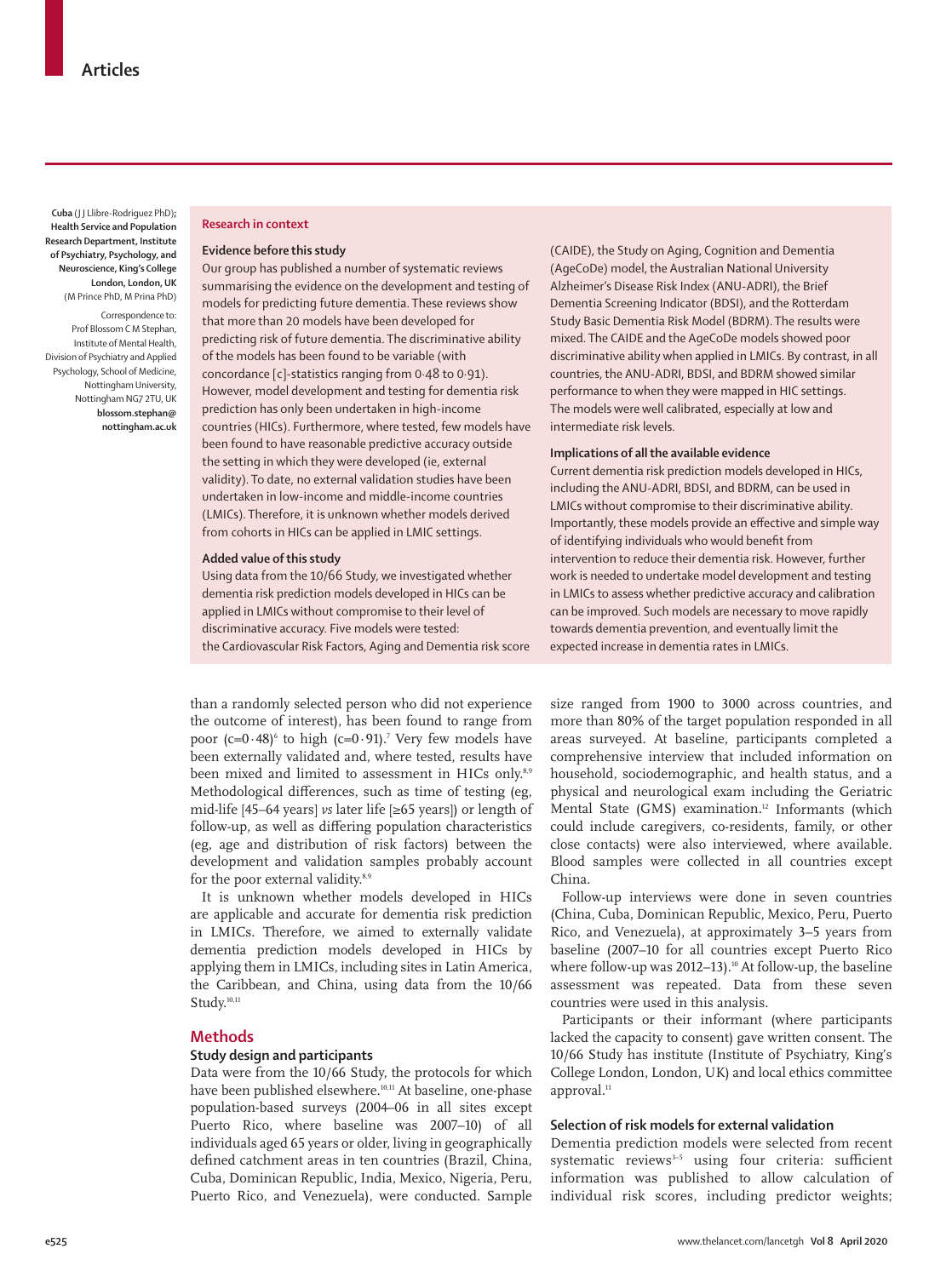|                                                                      | Country     | Sample<br>size | baseline,<br>Age at<br>years | up, years<br>Follow-                     | Model components                                                                                                                                                                                                                                                                                                                                                                                                                                                                                                                                                                                                                                                                                   | Modifications made in the 10/66 Study*                                                                                              | Outcome                                                 | dementia,<br>Incident<br>$\infty$ | c-statistic<br>$(95%$ CI) |
|----------------------------------------------------------------------|-------------|----------------|------------------------------|------------------------------------------|----------------------------------------------------------------------------------------------------------------------------------------------------------------------------------------------------------------------------------------------------------------------------------------------------------------------------------------------------------------------------------------------------------------------------------------------------------------------------------------------------------------------------------------------------------------------------------------------------------------------------------------------------------------------------------------------------|-------------------------------------------------------------------------------------------------------------------------------------|---------------------------------------------------------|-----------------------------------|---------------------------|
| CAIDE model (Kivipelto et al, 2006) <sup>14</sup>                    |             |                |                              |                                          |                                                                                                                                                                                                                                                                                                                                                                                                                                                                                                                                                                                                                                                                                                    |                                                                                                                                     |                                                         |                                   |                           |
| Cardiovascular Risk Factors,<br>Aging, and Dementia                  | Finland     | 1409           | $39 - 64$                    | Mean 20-0<br>(SD 4-9)                    | Age, sex, education, systolic blood pressure,<br>BMI, total cholesterol, and physical activity                                                                                                                                                                                                                                                                                                                                                                                                                                                                                                                                                                                                     | education level adjusted to years; physical<br>activity level was re-grouped to be binary<br>BMI replaced by waist-to-height ratio; | Dementia (DSM-IV)                                       | 4%                                | $(0.71 - 0.83)$<br>77     |
| AgeCoDe model (Jessen et al, 2011) <sup>15</sup>                     |             |                |                              |                                          |                                                                                                                                                                                                                                                                                                                                                                                                                                                                                                                                                                                                                                                                                                    |                                                                                                                                     |                                                         |                                   |                           |
| The Aging, Cognition and<br>Dementia Study                           | Germany     | 3055           | $\geq 75$                    | Mean 3:81<br>(max 6:14)                  | Age, subjective memory impairment, verbal<br>fluency, delayed recall, MMSE, and IADL                                                                                                                                                                                                                                                                                                                                                                                                                                                                                                                                                                                                               | grouped; MMSE replaced with CDR; number<br>Subjective memory impairment scores re-<br>of ADL or IADL adjusted to IADL group         | Alzheimer's disease<br>(DSM-IV, NINCDS<br>ADRDA)        | 6.3%                              | $(0.80 - 0.88)$<br>0.84   |
| ANU-ADRI (Anstey et al, 2014) <sup>16,17</sup>                       |             |                |                              |                                          |                                                                                                                                                                                                                                                                                                                                                                                                                                                                                                                                                                                                                                                                                                    |                                                                                                                                     |                                                         |                                   |                           |
| Cardiovascular Health<br>Cognition Study                             | USA         | 2496           | $\geq 62$                    | Median<br>6.0                            | social engagement, physical activity, cognitive<br>Age group (by sex), education, BMI, diabetes,<br>traumatic brain injury, smoking, alcohol use,<br>activity, fish intake, and pesticide exposure<br>symptoms of depression, total cholesterol,                                                                                                                                                                                                                                                                                                                                                                                                                                                   | BMI replaced by waist-to-height ratio; score<br>mapped without pesticide exposure or<br>cognitive activity                          | Dementia (study-specific<br>criteria)                   | 11.1%                             | $(0.70 - 0.75)$<br>0.73   |
| Kungsholmen Project                                                  | Sweden      | 905            | $\geq$ 74                    | Mean 6-0<br>$(SD 5.7)$                   | As above                                                                                                                                                                                                                                                                                                                                                                                                                                                                                                                                                                                                                                                                                           | As above                                                                                                                            | Dementia (DSM-III revised)                              | 20.0%                             | $(0.62 - 0.69)$<br>0.65   |
| Rush Memory and Aging<br>Project                                     | USA         | 903            | >54                          | Mean 3-5<br>(5D30)                       | As above                                                                                                                                                                                                                                                                                                                                                                                                                                                                                                                                                                                                                                                                                           | As above                                                                                                                            | Dementia (NINCDS-<br>ADRDA)                             | 17-5%                             | $(0.68 - 0.76)$<br>0.72   |
| BDSI (Barnes et al, 2014) <sup>18</sup>                              |             |                |                              |                                          |                                                                                                                                                                                                                                                                                                                                                                                                                                                                                                                                                                                                                                                                                                    |                                                                                                                                     |                                                         |                                   |                           |
| Cardiovascular Health<br>Study                                       | USA         | 2794           | $595$                        | $\circ$                                  | (needs help with money or medications), and<br>Age, education, BMI, diabetes, stroke, IADL<br>depressive symptoms                                                                                                                                                                                                                                                                                                                                                                                                                                                                                                                                                                                  | BMI replaced by waist-to-height ratio; IADL<br>(needs help with handling money only);<br>diabetes and stroke were self-reported     | Dementia (study-specific<br>criteria)                   | 14.2%                             | $(0.60 - 0.72)$<br>0.68   |
| Framingham Heart Study                                               | USA         | 2411           | $\geq 65$                    | $\circ$                                  | As above                                                                                                                                                                                                                                                                                                                                                                                                                                                                                                                                                                                                                                                                                           | As above                                                                                                                            | Dementia (DSM-IV)                                       | 7.1%                              | $0.77$<br>$(0.73 - 0.82)$ |
| Health and Retirement<br>Study                                       | USA         | 13889          | 595                          | $\circ$                                  | As above                                                                                                                                                                                                                                                                                                                                                                                                                                                                                                                                                                                                                                                                                           | As above                                                                                                                            | Dementia (cutoff point on<br>a brief cognitive battery) | 15.6%                             | $(0.74 - 0.77)$<br>0.76   |
| Sacramento Area Latino<br>Study on Aging                             | USA         | 1125           | $\geq 65$                    | $\circ$                                  | As above                                                                                                                                                                                                                                                                                                                                                                                                                                                                                                                                                                                                                                                                                           | As above                                                                                                                            | Dementia (study-specific<br>criteria)                   | 7.6%                              | $(0.72 - 0.83)$<br>0.78   |
| BDRM (Licher et al, 2019) <sup>19</sup>                              |             |                |                              |                                          |                                                                                                                                                                                                                                                                                                                                                                                                                                                                                                                                                                                                                                                                                                    |                                                                                                                                     |                                                         |                                   |                           |
| Rotterdam Study                                                      | Netherlands | 2710           | 60-96                        | Median <sub>7</sub><br>$5-1-9-1$<br>(10) | Age, stroke, subjective memory decline, IADL<br>(needs help with finances or medication)                                                                                                                                                                                                                                                                                                                                                                                                                                                                                                                                                                                                           | subjective memory impairment score; IADL<br>Subjective memory decline measured by<br>(needs help with handling money only)          | Dementia (DSM-III revised)                              | 4.8%                              | $(0.75 - 0.81)$<br>0.78   |
| Epidemiological Prevention Netherlands<br>Study of Zoetermeer        |             | 514            | 60-96                        | $9.5(10R$<br>7.6-11.4)                   | As above                                                                                                                                                                                                                                                                                                                                                                                                                                                                                                                                                                                                                                                                                           | As above                                                                                                                            | Dementia (DSM-III revised)                              | 7.0%                              | $0.75$<br>$(0.67 - 0.82)$ |
| details are provided in the appendix (pp 3-5).                       |             |                |                              |                                          | Indicator. BMI=body-mass index. CAIDE=Cardiovascular Risk Factors, Aging, and Dementia Risk Score. CDR=Clinical Dementia Rating Scale (sum of boxes). c-statistic-concordance statistic. DSM=Diagnostic and Statistical Manual<br>ADL=instrumental activities of dally living. MMSE=Mini-Mental State Examination. NINCDS-ADRDA=National Institute of Neurological and Communicative Disorders and Stroke and the Alzheimer's Disease and Related Disorders Asso<br>ADL=activities of daily living, AgeCoDe=Study on Aging, Cognition and Dementia. ANU-ADRI=Australian National University Alzheimer's Disease Risk Index. BDRM=Rotterdam Study Basic Dementia Risk Model. BDSI=Brief Dementia Sc |                                                                                                                                     |                                                         |                                   |                           |
| Table 1: Description of the five models validated in the 10/66 Study |             |                |                              |                                          |                                                                                                                                                                                                                                                                                                                                                                                                                                                                                                                                                                                                                                                                                                    |                                                                                                                                     |                                                         |                                   |                           |
|                                                                      |             |                |                              |                                          |                                                                                                                                                                                                                                                                                                                                                                                                                                                                                                                                                                                                                                                                                                    |                                                                                                                                     |                                                         |                                   |                           |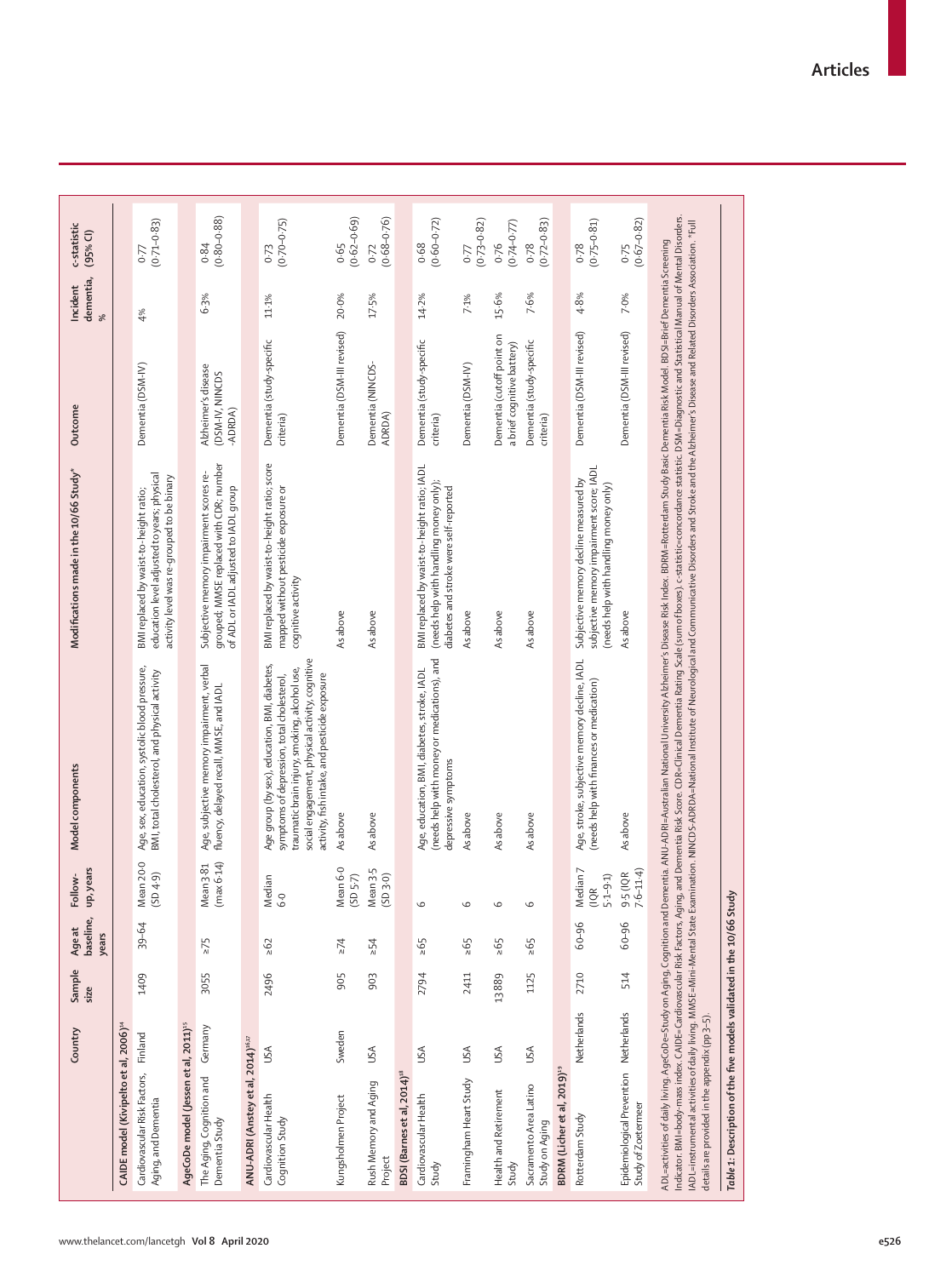identical or similar predictor variables were available in the 10/66 Study dataset to enable accurate mapping of the risk score; the variables included in the risk model were simple to attain (eg, we excluded models that incorporated neuroimaging data); and the predictive accuracy of the model, as reported in the development study, was acceptable (defined as a c-statistic ≥0·70).<sup>13</sup> On the basis of these criteria, five models were selected: the Cardiovascular Risk Factors, Aging and Dementia (CAIDE) risk score;<sup>14</sup> the Aging, Cognition and Dementia (AgeCoDe) model;<sup>15</sup> the Australian National University Alzheimer's Disease Risk Index (ANU-ADRI);16,17 the Brief Dementia Screening Indicator (BDSI);<sup>18</sup> and the Rotterdam Study Basic Dementia Risk Model (BDRM).<sup>19</sup> Table 1 includes full details of each model (see appendix 3 [pp 1–2] for information on how the risk variables incorporated in the different models were assessed in the 10/66 Study).

See **Online** for appendix 3

#### **Outcome**

The outcome was incident dementia (all causes), diagnosed according to the 10/66 diagnostic algorithm.<sup>20</sup> This probabilistic algorithm incorporates cognitive test scores, including the Community Screening Instrument for Dementia (CSI-D) COGSCORE and the modified Consortium to Establish a Registry for Alzheimer's Disease ten-word list-learning task with delayed recall, as well as informant reports of cognitive and functional decline from the CSI-D RELSCORE and diagnostic output from the GMS examination.12

For the analysis, time to diagnosis was defined as the date from the baseline interview to the date of the followup interview when dementia was diagnosed. A prespecified sensitivity analysis was completed with time of diagnosis defined as the midway point between the baseline and follow-up visits.

#### **Statistical analysis and external validation**

All analyses were done with Stata version 15.0. The study was conducted and reported in line with the Transparent Reporting of a Multivariate Prediction Model for Individual Prediction or Diagnosis statement.<sup>21</sup>

Differences between countries in sociodemographic and health variables were compared using ANOVA for continuous variables and  $\chi^2$  test for categorical variables.

We computed the individual probabilities for each of the five risk models using the original prediction algorithms. Full details of how each risk model was mapped in the 10/66 Study, including the scores allocated to each variable, are shown in the appendix 3 (pp 3–5). As blood samples were not collected in China, information on total cholesterol (required for mapping the CAIDE and ANU-ADRI scores) was unavailable. Therefore, the CAIDE and ANU-ADRI models were mapped in China without cholesterol data.

Cox proportional hazards regression was used to test each model. Cox regression was chosen to allow us to account for time to event and censoring (ie, death and dropout). Time on the study was taken as the time from the baseline assessment to diagnosis of dementia, end of follow-up, or death or dropout, whichever came first. We used the Schoenfeld residuals test to check the proportional hazards assumption and found no violations. Discriminative accuracy was assessed using Harrell's c-statistic. Calibration, or model fit, was assessed statistically using the Grønnesby and Borgan (GB) test and graphically using Cox-Snell residual plots. Models were tested in each country separately. In order to quantify overall (average) predictive performance and heterogeneity ( $I<sup>2</sup>$  statistic)<sup>22</sup> in predictive performance across the different countries, we also combined the c-statistic outputs with use of a random-effects metaanalysis.23

Individuals with missing data were excluded.

|                               | Total sample              | Country-specific data  |                        |                        |                        |                        |                        |                                  | p value   |
|-------------------------------|---------------------------|------------------------|------------------------|------------------------|------------------------|------------------------|------------------------|----------------------------------|-----------|
|                               |                           | Cuba                   | Dominican<br>Republic  | Peru                   | Venezuela              | Mexico                 | Puerto Rico            | China                            |           |
| <b>Cohort characteristics</b> |                           |                        |                        |                        |                        |                        |                        |                                  |           |
| Sample size at baseline       | 15016                     | 2944                   | 2011                   | 1933                   | 1965                   | 2003                   | 1998                   | 2162                             |           |
| Dementia at baseline          | 1429/15016<br>(9.5%)      | 323/2944<br>$(11.0\%)$ | 242/2011<br>$(12.0\%)$ | 166/1933<br>(8.6%)     | 145/1965<br>$(7.4\%)$  | 180/2003<br>$(9.0\%)$  | 233/1998<br>(11.7%)    | 140/2162<br>(6.5%)               | $\ddotsc$ |
| Missing follow-up status      | 2444/15016<br>(16.3%)     | 321/2944<br>$(10.9\%)$ | 328/2011<br>(16.3%)    | 444/1933<br>$(23.0\%)$ | 467/1965<br>(23.8%)    | 302/2003<br>$(15.1\%)$ | 392/1998<br>(19.6%)    | 190/2162<br>(8.8%)               |           |
| Sample used for analysis      | 11143/15016<br>$(74.2\%)$ | 2300/2944<br>(78.1%)   | 1441/2011<br>(71.7%)   | 1323/1933<br>(68.4%)   | 1353/1965<br>(68.9%)   | 1521/2003<br>(75.9%)   | 1373/1998<br>(68.7%)   | 1832/2162<br>(84.7%)             | $\ddotsc$ |
| Follow-up status              |                           |                        |                        |                        |                        |                        |                        |                                  |           |
| Mean follow-up time, years    | 3.8(1.2)                  | 4.0(1.3)               | 4.3(1.5)               | 3.0(0.8)               | 3.9(1.1)               | 2.8(0.6)               | 4.0(1.2)               | 4.4(1.2)                         | < 0.0001  |
| Dementia at follow-up         | 1069/11143<br>(9.6% )     | 182/2300<br>$(7.9\%)$  | 165/1441<br>(11.5%)    | 77/1323<br>(5.8%)      | 155/1353<br>(11.5%)    | 130/1521<br>(8.5%)     | 153/1373<br>$(11.1\%)$ | 207/1832<br>(11.3%)              | < 0.0001  |
| Deceased at follow-up         | 1709/11143<br>(15.3%)     | 437/2300<br>$(19.0\%)$ | 323/1441<br>(22.4%)    | 101/1323<br>$(7.6\%)$  | 141/1353<br>$(10.4\%)$ | 157/1521<br>$(10-3%)$  | 170/1373<br>$(12.4\%)$ | 380/1832<br>(20.7%)              | < 0.0001  |
|                               |                           |                        |                        |                        |                        |                        |                        | (Table 2 continues on next page) |           |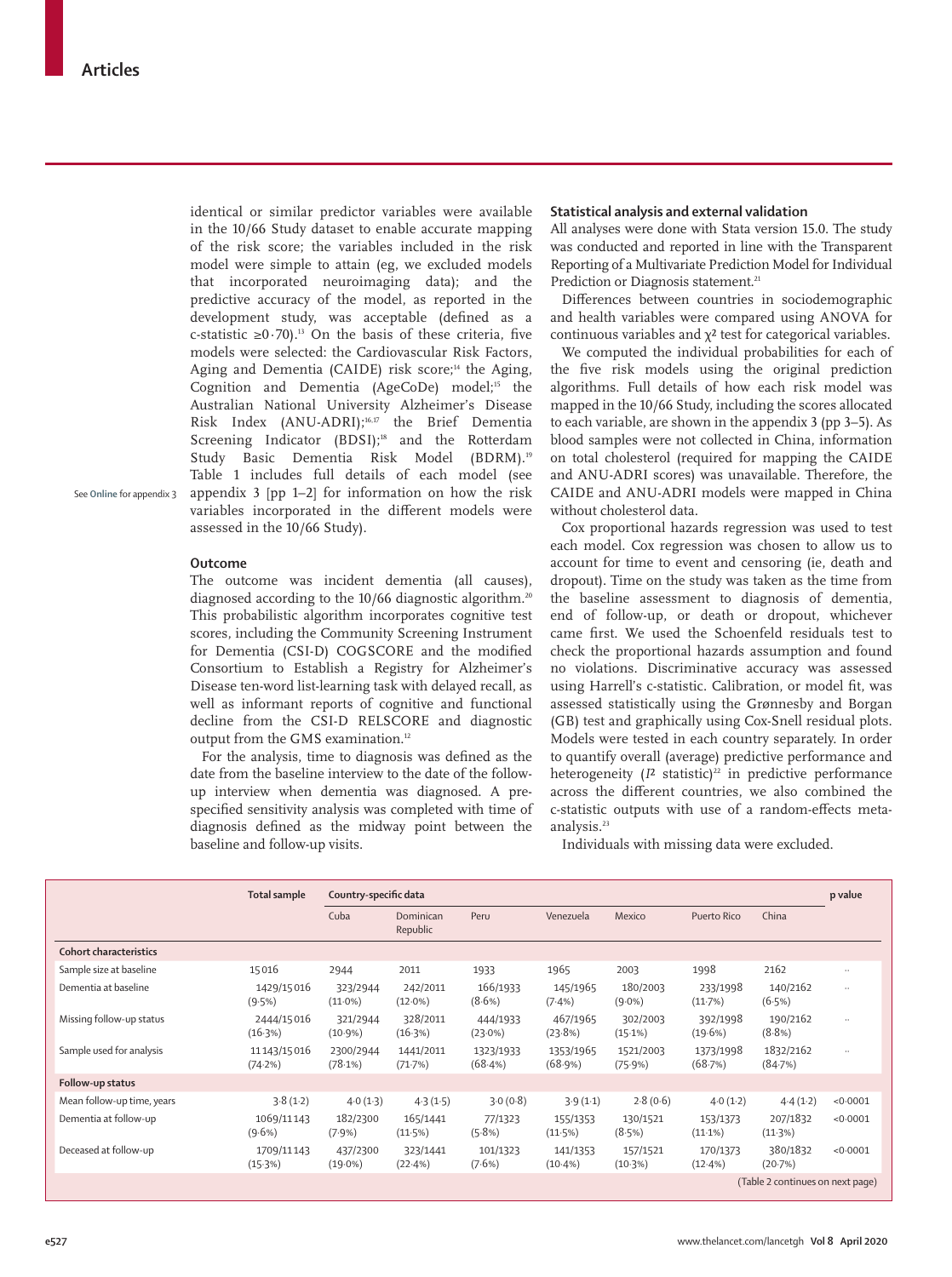| Cuba<br>Peru<br>China<br>Dominican<br>Venezuela<br>Mexico<br>Puerto Rico<br>Republic<br>(Continued from previous page)<br>Demographic characteristics at baseline*<br>Sex<br>< 0.0001<br>1480/2300<br>948/1439<br>1019/1832<br>Female<br>6973/11137<br>791/1323<br>849/1353<br>963/1521<br>923/1369<br>$\ddotsc$<br>(59.8%)<br>(62.6%)<br>(64.4%)<br>(65.9%)<br>(62.7%)<br>(63.3%)<br>(67.4%)<br>(55.6%)<br>558/1521<br>446/1369<br>Male<br>4164/11137<br>820/2300<br>491/1439<br>532/1323<br>504/1353<br>813/1832<br>$\ddotsc$<br>(36.7%)<br>(37.4%)<br>(35.7%)<br>$(40.2\%)$<br>(32.6%)<br>(34.1%)<br>(37.3%)<br>(44.4%)<br>73.8(6.6)<br>74.4(6.6)<br>74.6(7.2)<br>71.8(6.4)<br>73.6(6.2)<br>72.8(5.9)<br>74.2(7.0)<br>75.4(6.5)<br>Age, years<br>$\ldots$<br>Education<br>< 0.0001<br>4468/11107<br>951/1832<br>Primary school not completed<br>531/2295<br>1019/1435<br>256/1313<br>391/1344<br>1047/1519<br>273/1369<br>$\ddotsc$<br>(40.2%)<br>(23.1%)<br>$(71.0\%)$<br>(19.5%)<br>(29.1%)<br>(68.9%)<br>(19.9%)<br>(51.9%)<br>286/1519<br>472/1832<br>Completed primary school<br>3231/11107<br>771/2295<br>266/1435<br>493/1313<br>683/1344<br>260/1369<br>$\ldots$<br>(25.8%)<br>(29.1%)<br>(33.6%)<br>(18.5%)<br>(37.5%)<br>(50.8%)<br>(18.8%)<br>$(19.0\%)$<br>3408/11107<br>186/1519<br>836/1369<br>409/1832<br>Completed secondary, tertiary, or<br>993/2295<br>150/1435<br>564/1313<br>270/1344<br>$\ldots$<br>further school<br>(30.7%)<br>(10.5%)<br>$(43.0\%)$<br>$(20.1\%)$<br>$(12.2\%)$<br>$(61.1\%)$<br>(22.3%)<br>(43.3%)<br>Marital status<br>< 0.0001<br>1213/1832<br>Married<br>5656/11105<br>1019/2294<br>777/1316<br>681/1341<br>798/1520<br>717/1369<br>451/1433<br>$\ddotsc$<br>(50.8%)<br>(52.5%)<br>(52.4%)<br>(66.21%)<br>(50.9%)<br>(44.4%)<br>(31.5%)<br>$(59.0\%)$<br>982/1433<br>660/1341<br>652/1369<br>619/1832<br>Unmarried<br>1275/2294<br>539/1316<br>722/1520<br>5449/11105<br>$\ldots$<br>(49.1%)<br>(55.6%)<br>(68.5%)<br>$(41.0\%)$<br>(49.2%)<br>(47.5%)<br>(47.6%)<br>(33.8%)<br>Lifestyle factors at baseline*<br>Social engagement<br>< 0.0001<br>286/1832<br>Low<br>1492/11143<br>330/2300<br>173/1441<br>92/1323<br>150/1353<br>236/1521<br>225/1373<br>$\ddot{\phantom{a}}$<br>$(12.0\%)$<br>$(11.0\%)$<br>(15.5%)<br>$(16.4\%)$<br>(15.6%)<br>(13.4%)<br>(14.3%)<br>$(7.0\%)$<br>938/1832<br>Low to medium<br>3576/11143<br>741/2300<br>432/1441<br>278/1323<br>455/1521<br>359/1353<br>373/1373<br>$\ddot{\phantom{a}}$<br>(32.2%)<br>$(30.0\%)$<br>$(21.0\%)$<br>(26.5%)<br>(29.9%)<br>(51.2%)<br>(32.1%)<br>(27.2%)<br>3667/11143<br>Medium to high<br>784/2300<br>544/1441<br>448/1323<br>468/1353<br>507/1521<br>384/1373<br>532/1832<br>$\ddot{\phantom{a}}$<br>(32.9%)<br>(37.8%)<br>(33.9%)<br>(34.6%)<br>(33.3%)<br>$(28.0\%)$<br>$(29.0\%)$<br>(34.1%)<br>2408/11143<br>376/1353<br>76/1832<br>High<br>445/2300<br>292/1441<br>505/1323<br>323/1521<br>391/1373<br>$\ldots$<br>(21.6%)<br>(20.3%)<br>(38.2%)<br>(27.8%)<br>(21.2%)<br>(28.5%)<br>(19.3%)<br>$(4.1\%)$<br>< 0.0001<br>Smoking<br>1298/1832<br>Never<br>7140/11100<br>1229/2294<br>751/1439<br>1095/1319<br>729/1326<br>1039/1521<br>999/1369<br>$\ddotsc$<br>(53.6%)<br>$(83.0\%)$<br>(68.3%)<br>$(73.0\%)$<br>(70.9%)<br>(64.3%)<br>(52.2%)<br>(55.0%)<br>2478/11100<br>614/2294<br>508/1439<br>177/1319<br>445/1326<br>345/1521<br>298/1369<br>91/1832<br>Ever<br>$\ldots$<br>(26.8%)<br>(22.3%)<br>(35.3%)<br>$(13.4\%)$<br>(33.6%)<br>(22.7%)<br>(21.8%)<br>$(5.0\%)$<br>1482/11100<br>443/1832<br>451/2294<br>180/1439<br>47/1319<br>152/1326<br>137/1521<br>72/1369<br>Current<br>$\ddot{\phantom{0}}$<br>(13.4%)<br>(19.7%)<br>(12.5%)<br>(3.6%)<br>(11.5%)<br>$(9.0\%)$<br>(5.3%)<br>(24.2%)<br>69/1832<br>Light or moderate alcohol intake<br>1004/10486<br>201/2267<br>81/1431<br>59/1289<br>258/1509<br>129/1367<br>< 0.0001<br>207/791<br>$(9.6\%)$<br>$(8.9\%)$<br>(5.7%)<br>$(4.6\%)$<br>(26.2%)<br>(3.8%)<br>(17.1%)<br>$(9.4\%)$<br>Fish intake<br>< 0.0001<br>1596/11095<br>198/2294<br>480/1430<br>102/1320<br>307/1369<br>38/1832<br>Never<br>57/1333<br>414/1517<br>$\ldots$<br>$(14.4\%)$<br>(8.6%)<br>(33.6%)<br>(7.7%)<br>(27.3%)<br>(22.4%)<br>$(2.1\%)$<br>(4.3%)<br>Some days<br>1859/2294<br>834/1430<br>1038/1369<br>1234/1832<br>7547/11095<br>959/1320<br>596/1333<br>1027/1517<br>$\ldots$<br>(68.0%)<br>$(81.0\%)$<br>(58.3%)<br>(72.7%)<br>(44.7%)<br>(67.7%)<br>(75.8%)<br>(67.4%)<br>Most days<br>1843/11095<br>646/1333<br>536/1832<br>229/2294<br>110/1430<br>224/1320<br>74/1517<br>24/1369<br>$\ldots$<br>(16.6%)<br>$(10.0\%)$<br>(7.7%)<br>$(17.0\%)$<br>(48.5%)<br>(4.9%)<br>(1.8%)<br>(29.3%)<br>6/1430<br>24/1832<br>Every day<br>109/11095<br>8/2294<br>35/1320<br>34/1333<br>2/1517<br>0/1369<br>$\ldots$<br>(2.6%)<br>$(0.1\%)$<br>$(1.0\%)$<br>(0.3%)<br>$(0.4\%)$<br>(2.7%)<br>(1.3%)<br>Physically active<br>< 0.0001<br>636/2291<br>482/1434<br>895/1832<br>Not (very)<br>3736/11090<br>365/1317<br>444/1333<br>502/1514<br>412/1369<br>$\ddotsc$<br>(27.8%)<br>(33.6%)<br>(33.7%)<br>(27.7%)<br>(33.3%)<br>(33.2%)<br>$(30.1\%)$<br>(48.9%)<br>Fairly<br>4681/11090<br>1030/2291<br>422/1434<br>563/1317<br>642/1333<br>684/1514<br>708/1369<br>632/1832<br>$\ddotsc$<br>(48.2%)<br>(42.2%)<br>(45.0%)<br>(29.4%)<br>(42.7%)<br>(45.2%)<br>(51.7%)<br>(34.5%)<br>2673/11090<br>328/1514<br>305/1832<br>Very<br>625/2291<br>530/1434<br>389/1317<br>247/1333<br>249/1369<br>$\ldots$<br>(16.6%)<br>(18.5%)<br>(18.2%)<br>(24.1%)<br>(27.3%)<br>(37.0%)<br>(29.5%)<br>(21.7%)<br>(Table 2 continues on next page) | <b>Total sample</b> | Country-specific data |  |  |  | p value |
|---------------------------------------------------------------------------------------------------------------------------------------------------------------------------------------------------------------------------------------------------------------------------------------------------------------------------------------------------------------------------------------------------------------------------------------------------------------------------------------------------------------------------------------------------------------------------------------------------------------------------------------------------------------------------------------------------------------------------------------------------------------------------------------------------------------------------------------------------------------------------------------------------------------------------------------------------------------------------------------------------------------------------------------------------------------------------------------------------------------------------------------------------------------------------------------------------------------------------------------------------------------------------------------------------------------------------------------------------------------------------------------------------------------------------------------------------------------------------------------------------------------------------------------------------------------------------------------------------------------------------------------------------------------------------------------------------------------------------------------------------------------------------------------------------------------------------------------------------------------------------------------------------------------------------------------------------------------------------------------------------------------------------------------------------------------------------------------------------------------------------------------------------------------------------------------------------------------------------------------------------------------------------------------------------------------------------------------------------------------------------------------------------------------------------------------------------------------------------------------------------------------------------------------------------------------------------------------------------------------------------------------------------------------------------------------------------------------------------------------------------------------------------------------------------------------------------------------------------------------------------------------------------------------------------------------------------------------------------------------------------------------------------------------------------------------------------------------------------------------------------------------------------------------------------------------------------------------------------------------------------------------------------------------------------------------------------------------------------------------------------------------------------------------------------------------------------------------------------------------------------------------------------------------------------------------------------------------------------------------------------------------------------------------------------------------------------------------------------------------------------------------------------------------------------------------------------------------------------------------------------------------------------------------------------------------------------------------------------------------------------------------------------------------------------------------------------------------------------------------------------------------------------------------------------------------------------------------------------------------------------------------------------------------------------------------------------------------------------------------------------------------------------------------------------------------------------------------------------------------------------------------------------------------------------------------------------------------------------------------------------------------------------------------------------------------------------------------------------------------------------------------------------------------------------------------------------------------------------------------------------------------------------------------------------------------------------------------------------------------------------------------------------------------------------------------------------------------------------------------------------------------------------------------------------------------------------------------------------------------------------------------------------------------------------------------------------------------------------------------------------------------------------------------------------------------------------------------------------------------------------------------------------------------------------------------------------------------------------|---------------------|-----------------------|--|--|--|---------|
|                                                                                                                                                                                                                                                                                                                                                                                                                                                                                                                                                                                                                                                                                                                                                                                                                                                                                                                                                                                                                                                                                                                                                                                                                                                                                                                                                                                                                                                                                                                                                                                                                                                                                                                                                                                                                                                                                                                                                                                                                                                                                                                                                                                                                                                                                                                                                                                                                                                                                                                                                                                                                                                                                                                                                                                                                                                                                                                                                                                                                                                                                                                                                                                                                                                                                                                                                                                                                                                                                                                                                                                                                                                                                                                                                                                                                                                                                                                                                                                                                                                                                                                                                                                                                                                                                                                                                                                                                                                                                                                                                                                                                                                                                                                                                                                                                                                                                                                                                                                                                                                                                                                                                                                                                                                                                                                                                                                                                                                                                                                                                                                                   |                     |                       |  |  |  |         |
|                                                                                                                                                                                                                                                                                                                                                                                                                                                                                                                                                                                                                                                                                                                                                                                                                                                                                                                                                                                                                                                                                                                                                                                                                                                                                                                                                                                                                                                                                                                                                                                                                                                                                                                                                                                                                                                                                                                                                                                                                                                                                                                                                                                                                                                                                                                                                                                                                                                                                                                                                                                                                                                                                                                                                                                                                                                                                                                                                                                                                                                                                                                                                                                                                                                                                                                                                                                                                                                                                                                                                                                                                                                                                                                                                                                                                                                                                                                                                                                                                                                                                                                                                                                                                                                                                                                                                                                                                                                                                                                                                                                                                                                                                                                                                                                                                                                                                                                                                                                                                                                                                                                                                                                                                                                                                                                                                                                                                                                                                                                                                                                                   |                     |                       |  |  |  |         |
|                                                                                                                                                                                                                                                                                                                                                                                                                                                                                                                                                                                                                                                                                                                                                                                                                                                                                                                                                                                                                                                                                                                                                                                                                                                                                                                                                                                                                                                                                                                                                                                                                                                                                                                                                                                                                                                                                                                                                                                                                                                                                                                                                                                                                                                                                                                                                                                                                                                                                                                                                                                                                                                                                                                                                                                                                                                                                                                                                                                                                                                                                                                                                                                                                                                                                                                                                                                                                                                                                                                                                                                                                                                                                                                                                                                                                                                                                                                                                                                                                                                                                                                                                                                                                                                                                                                                                                                                                                                                                                                                                                                                                                                                                                                                                                                                                                                                                                                                                                                                                                                                                                                                                                                                                                                                                                                                                                                                                                                                                                                                                                                                   |                     |                       |  |  |  |         |
|                                                                                                                                                                                                                                                                                                                                                                                                                                                                                                                                                                                                                                                                                                                                                                                                                                                                                                                                                                                                                                                                                                                                                                                                                                                                                                                                                                                                                                                                                                                                                                                                                                                                                                                                                                                                                                                                                                                                                                                                                                                                                                                                                                                                                                                                                                                                                                                                                                                                                                                                                                                                                                                                                                                                                                                                                                                                                                                                                                                                                                                                                                                                                                                                                                                                                                                                                                                                                                                                                                                                                                                                                                                                                                                                                                                                                                                                                                                                                                                                                                                                                                                                                                                                                                                                                                                                                                                                                                                                                                                                                                                                                                                                                                                                                                                                                                                                                                                                                                                                                                                                                                                                                                                                                                                                                                                                                                                                                                                                                                                                                                                                   |                     |                       |  |  |  |         |
|                                                                                                                                                                                                                                                                                                                                                                                                                                                                                                                                                                                                                                                                                                                                                                                                                                                                                                                                                                                                                                                                                                                                                                                                                                                                                                                                                                                                                                                                                                                                                                                                                                                                                                                                                                                                                                                                                                                                                                                                                                                                                                                                                                                                                                                                                                                                                                                                                                                                                                                                                                                                                                                                                                                                                                                                                                                                                                                                                                                                                                                                                                                                                                                                                                                                                                                                                                                                                                                                                                                                                                                                                                                                                                                                                                                                                                                                                                                                                                                                                                                                                                                                                                                                                                                                                                                                                                                                                                                                                                                                                                                                                                                                                                                                                                                                                                                                                                                                                                                                                                                                                                                                                                                                                                                                                                                                                                                                                                                                                                                                                                                                   |                     |                       |  |  |  |         |
|                                                                                                                                                                                                                                                                                                                                                                                                                                                                                                                                                                                                                                                                                                                                                                                                                                                                                                                                                                                                                                                                                                                                                                                                                                                                                                                                                                                                                                                                                                                                                                                                                                                                                                                                                                                                                                                                                                                                                                                                                                                                                                                                                                                                                                                                                                                                                                                                                                                                                                                                                                                                                                                                                                                                                                                                                                                                                                                                                                                                                                                                                                                                                                                                                                                                                                                                                                                                                                                                                                                                                                                                                                                                                                                                                                                                                                                                                                                                                                                                                                                                                                                                                                                                                                                                                                                                                                                                                                                                                                                                                                                                                                                                                                                                                                                                                                                                                                                                                                                                                                                                                                                                                                                                                                                                                                                                                                                                                                                                                                                                                                                                   |                     |                       |  |  |  |         |
|                                                                                                                                                                                                                                                                                                                                                                                                                                                                                                                                                                                                                                                                                                                                                                                                                                                                                                                                                                                                                                                                                                                                                                                                                                                                                                                                                                                                                                                                                                                                                                                                                                                                                                                                                                                                                                                                                                                                                                                                                                                                                                                                                                                                                                                                                                                                                                                                                                                                                                                                                                                                                                                                                                                                                                                                                                                                                                                                                                                                                                                                                                                                                                                                                                                                                                                                                                                                                                                                                                                                                                                                                                                                                                                                                                                                                                                                                                                                                                                                                                                                                                                                                                                                                                                                                                                                                                                                                                                                                                                                                                                                                                                                                                                                                                                                                                                                                                                                                                                                                                                                                                                                                                                                                                                                                                                                                                                                                                                                                                                                                                                                   |                     |                       |  |  |  |         |
|                                                                                                                                                                                                                                                                                                                                                                                                                                                                                                                                                                                                                                                                                                                                                                                                                                                                                                                                                                                                                                                                                                                                                                                                                                                                                                                                                                                                                                                                                                                                                                                                                                                                                                                                                                                                                                                                                                                                                                                                                                                                                                                                                                                                                                                                                                                                                                                                                                                                                                                                                                                                                                                                                                                                                                                                                                                                                                                                                                                                                                                                                                                                                                                                                                                                                                                                                                                                                                                                                                                                                                                                                                                                                                                                                                                                                                                                                                                                                                                                                                                                                                                                                                                                                                                                                                                                                                                                                                                                                                                                                                                                                                                                                                                                                                                                                                                                                                                                                                                                                                                                                                                                                                                                                                                                                                                                                                                                                                                                                                                                                                                                   |                     |                       |  |  |  |         |
|                                                                                                                                                                                                                                                                                                                                                                                                                                                                                                                                                                                                                                                                                                                                                                                                                                                                                                                                                                                                                                                                                                                                                                                                                                                                                                                                                                                                                                                                                                                                                                                                                                                                                                                                                                                                                                                                                                                                                                                                                                                                                                                                                                                                                                                                                                                                                                                                                                                                                                                                                                                                                                                                                                                                                                                                                                                                                                                                                                                                                                                                                                                                                                                                                                                                                                                                                                                                                                                                                                                                                                                                                                                                                                                                                                                                                                                                                                                                                                                                                                                                                                                                                                                                                                                                                                                                                                                                                                                                                                                                                                                                                                                                                                                                                                                                                                                                                                                                                                                                                                                                                                                                                                                                                                                                                                                                                                                                                                                                                                                                                                                                   |                     |                       |  |  |  |         |
|                                                                                                                                                                                                                                                                                                                                                                                                                                                                                                                                                                                                                                                                                                                                                                                                                                                                                                                                                                                                                                                                                                                                                                                                                                                                                                                                                                                                                                                                                                                                                                                                                                                                                                                                                                                                                                                                                                                                                                                                                                                                                                                                                                                                                                                                                                                                                                                                                                                                                                                                                                                                                                                                                                                                                                                                                                                                                                                                                                                                                                                                                                                                                                                                                                                                                                                                                                                                                                                                                                                                                                                                                                                                                                                                                                                                                                                                                                                                                                                                                                                                                                                                                                                                                                                                                                                                                                                                                                                                                                                                                                                                                                                                                                                                                                                                                                                                                                                                                                                                                                                                                                                                                                                                                                                                                                                                                                                                                                                                                                                                                                                                   |                     |                       |  |  |  |         |
|                                                                                                                                                                                                                                                                                                                                                                                                                                                                                                                                                                                                                                                                                                                                                                                                                                                                                                                                                                                                                                                                                                                                                                                                                                                                                                                                                                                                                                                                                                                                                                                                                                                                                                                                                                                                                                                                                                                                                                                                                                                                                                                                                                                                                                                                                                                                                                                                                                                                                                                                                                                                                                                                                                                                                                                                                                                                                                                                                                                                                                                                                                                                                                                                                                                                                                                                                                                                                                                                                                                                                                                                                                                                                                                                                                                                                                                                                                                                                                                                                                                                                                                                                                                                                                                                                                                                                                                                                                                                                                                                                                                                                                                                                                                                                                                                                                                                                                                                                                                                                                                                                                                                                                                                                                                                                                                                                                                                                                                                                                                                                                                                   |                     |                       |  |  |  |         |
|                                                                                                                                                                                                                                                                                                                                                                                                                                                                                                                                                                                                                                                                                                                                                                                                                                                                                                                                                                                                                                                                                                                                                                                                                                                                                                                                                                                                                                                                                                                                                                                                                                                                                                                                                                                                                                                                                                                                                                                                                                                                                                                                                                                                                                                                                                                                                                                                                                                                                                                                                                                                                                                                                                                                                                                                                                                                                                                                                                                                                                                                                                                                                                                                                                                                                                                                                                                                                                                                                                                                                                                                                                                                                                                                                                                                                                                                                                                                                                                                                                                                                                                                                                                                                                                                                                                                                                                                                                                                                                                                                                                                                                                                                                                                                                                                                                                                                                                                                                                                                                                                                                                                                                                                                                                                                                                                                                                                                                                                                                                                                                                                   |                     |                       |  |  |  |         |
|                                                                                                                                                                                                                                                                                                                                                                                                                                                                                                                                                                                                                                                                                                                                                                                                                                                                                                                                                                                                                                                                                                                                                                                                                                                                                                                                                                                                                                                                                                                                                                                                                                                                                                                                                                                                                                                                                                                                                                                                                                                                                                                                                                                                                                                                                                                                                                                                                                                                                                                                                                                                                                                                                                                                                                                                                                                                                                                                                                                                                                                                                                                                                                                                                                                                                                                                                                                                                                                                                                                                                                                                                                                                                                                                                                                                                                                                                                                                                                                                                                                                                                                                                                                                                                                                                                                                                                                                                                                                                                                                                                                                                                                                                                                                                                                                                                                                                                                                                                                                                                                                                                                                                                                                                                                                                                                                                                                                                                                                                                                                                                                                   |                     |                       |  |  |  |         |
|                                                                                                                                                                                                                                                                                                                                                                                                                                                                                                                                                                                                                                                                                                                                                                                                                                                                                                                                                                                                                                                                                                                                                                                                                                                                                                                                                                                                                                                                                                                                                                                                                                                                                                                                                                                                                                                                                                                                                                                                                                                                                                                                                                                                                                                                                                                                                                                                                                                                                                                                                                                                                                                                                                                                                                                                                                                                                                                                                                                                                                                                                                                                                                                                                                                                                                                                                                                                                                                                                                                                                                                                                                                                                                                                                                                                                                                                                                                                                                                                                                                                                                                                                                                                                                                                                                                                                                                                                                                                                                                                                                                                                                                                                                                                                                                                                                                                                                                                                                                                                                                                                                                                                                                                                                                                                                                                                                                                                                                                                                                                                                                                   |                     |                       |  |  |  |         |
|                                                                                                                                                                                                                                                                                                                                                                                                                                                                                                                                                                                                                                                                                                                                                                                                                                                                                                                                                                                                                                                                                                                                                                                                                                                                                                                                                                                                                                                                                                                                                                                                                                                                                                                                                                                                                                                                                                                                                                                                                                                                                                                                                                                                                                                                                                                                                                                                                                                                                                                                                                                                                                                                                                                                                                                                                                                                                                                                                                                                                                                                                                                                                                                                                                                                                                                                                                                                                                                                                                                                                                                                                                                                                                                                                                                                                                                                                                                                                                                                                                                                                                                                                                                                                                                                                                                                                                                                                                                                                                                                                                                                                                                                                                                                                                                                                                                                                                                                                                                                                                                                                                                                                                                                                                                                                                                                                                                                                                                                                                                                                                                                   |                     |                       |  |  |  |         |
|                                                                                                                                                                                                                                                                                                                                                                                                                                                                                                                                                                                                                                                                                                                                                                                                                                                                                                                                                                                                                                                                                                                                                                                                                                                                                                                                                                                                                                                                                                                                                                                                                                                                                                                                                                                                                                                                                                                                                                                                                                                                                                                                                                                                                                                                                                                                                                                                                                                                                                                                                                                                                                                                                                                                                                                                                                                                                                                                                                                                                                                                                                                                                                                                                                                                                                                                                                                                                                                                                                                                                                                                                                                                                                                                                                                                                                                                                                                                                                                                                                                                                                                                                                                                                                                                                                                                                                                                                                                                                                                                                                                                                                                                                                                                                                                                                                                                                                                                                                                                                                                                                                                                                                                                                                                                                                                                                                                                                                                                                                                                                                                                   |                     |                       |  |  |  |         |
|                                                                                                                                                                                                                                                                                                                                                                                                                                                                                                                                                                                                                                                                                                                                                                                                                                                                                                                                                                                                                                                                                                                                                                                                                                                                                                                                                                                                                                                                                                                                                                                                                                                                                                                                                                                                                                                                                                                                                                                                                                                                                                                                                                                                                                                                                                                                                                                                                                                                                                                                                                                                                                                                                                                                                                                                                                                                                                                                                                                                                                                                                                                                                                                                                                                                                                                                                                                                                                                                                                                                                                                                                                                                                                                                                                                                                                                                                                                                                                                                                                                                                                                                                                                                                                                                                                                                                                                                                                                                                                                                                                                                                                                                                                                                                                                                                                                                                                                                                                                                                                                                                                                                                                                                                                                                                                                                                                                                                                                                                                                                                                                                   |                     |                       |  |  |  |         |
|                                                                                                                                                                                                                                                                                                                                                                                                                                                                                                                                                                                                                                                                                                                                                                                                                                                                                                                                                                                                                                                                                                                                                                                                                                                                                                                                                                                                                                                                                                                                                                                                                                                                                                                                                                                                                                                                                                                                                                                                                                                                                                                                                                                                                                                                                                                                                                                                                                                                                                                                                                                                                                                                                                                                                                                                                                                                                                                                                                                                                                                                                                                                                                                                                                                                                                                                                                                                                                                                                                                                                                                                                                                                                                                                                                                                                                                                                                                                                                                                                                                                                                                                                                                                                                                                                                                                                                                                                                                                                                                                                                                                                                                                                                                                                                                                                                                                                                                                                                                                                                                                                                                                                                                                                                                                                                                                                                                                                                                                                                                                                                                                   |                     |                       |  |  |  |         |
|                                                                                                                                                                                                                                                                                                                                                                                                                                                                                                                                                                                                                                                                                                                                                                                                                                                                                                                                                                                                                                                                                                                                                                                                                                                                                                                                                                                                                                                                                                                                                                                                                                                                                                                                                                                                                                                                                                                                                                                                                                                                                                                                                                                                                                                                                                                                                                                                                                                                                                                                                                                                                                                                                                                                                                                                                                                                                                                                                                                                                                                                                                                                                                                                                                                                                                                                                                                                                                                                                                                                                                                                                                                                                                                                                                                                                                                                                                                                                                                                                                                                                                                                                                                                                                                                                                                                                                                                                                                                                                                                                                                                                                                                                                                                                                                                                                                                                                                                                                                                                                                                                                                                                                                                                                                                                                                                                                                                                                                                                                                                                                                                   |                     |                       |  |  |  |         |
|                                                                                                                                                                                                                                                                                                                                                                                                                                                                                                                                                                                                                                                                                                                                                                                                                                                                                                                                                                                                                                                                                                                                                                                                                                                                                                                                                                                                                                                                                                                                                                                                                                                                                                                                                                                                                                                                                                                                                                                                                                                                                                                                                                                                                                                                                                                                                                                                                                                                                                                                                                                                                                                                                                                                                                                                                                                                                                                                                                                                                                                                                                                                                                                                                                                                                                                                                                                                                                                                                                                                                                                                                                                                                                                                                                                                                                                                                                                                                                                                                                                                                                                                                                                                                                                                                                                                                                                                                                                                                                                                                                                                                                                                                                                                                                                                                                                                                                                                                                                                                                                                                                                                                                                                                                                                                                                                                                                                                                                                                                                                                                                                   |                     |                       |  |  |  |         |
|                                                                                                                                                                                                                                                                                                                                                                                                                                                                                                                                                                                                                                                                                                                                                                                                                                                                                                                                                                                                                                                                                                                                                                                                                                                                                                                                                                                                                                                                                                                                                                                                                                                                                                                                                                                                                                                                                                                                                                                                                                                                                                                                                                                                                                                                                                                                                                                                                                                                                                                                                                                                                                                                                                                                                                                                                                                                                                                                                                                                                                                                                                                                                                                                                                                                                                                                                                                                                                                                                                                                                                                                                                                                                                                                                                                                                                                                                                                                                                                                                                                                                                                                                                                                                                                                                                                                                                                                                                                                                                                                                                                                                                                                                                                                                                                                                                                                                                                                                                                                                                                                                                                                                                                                                                                                                                                                                                                                                                                                                                                                                                                                   |                     |                       |  |  |  |         |
|                                                                                                                                                                                                                                                                                                                                                                                                                                                                                                                                                                                                                                                                                                                                                                                                                                                                                                                                                                                                                                                                                                                                                                                                                                                                                                                                                                                                                                                                                                                                                                                                                                                                                                                                                                                                                                                                                                                                                                                                                                                                                                                                                                                                                                                                                                                                                                                                                                                                                                                                                                                                                                                                                                                                                                                                                                                                                                                                                                                                                                                                                                                                                                                                                                                                                                                                                                                                                                                                                                                                                                                                                                                                                                                                                                                                                                                                                                                                                                                                                                                                                                                                                                                                                                                                                                                                                                                                                                                                                                                                                                                                                                                                                                                                                                                                                                                                                                                                                                                                                                                                                                                                                                                                                                                                                                                                                                                                                                                                                                                                                                                                   |                     |                       |  |  |  |         |
|                                                                                                                                                                                                                                                                                                                                                                                                                                                                                                                                                                                                                                                                                                                                                                                                                                                                                                                                                                                                                                                                                                                                                                                                                                                                                                                                                                                                                                                                                                                                                                                                                                                                                                                                                                                                                                                                                                                                                                                                                                                                                                                                                                                                                                                                                                                                                                                                                                                                                                                                                                                                                                                                                                                                                                                                                                                                                                                                                                                                                                                                                                                                                                                                                                                                                                                                                                                                                                                                                                                                                                                                                                                                                                                                                                                                                                                                                                                                                                                                                                                                                                                                                                                                                                                                                                                                                                                                                                                                                                                                                                                                                                                                                                                                                                                                                                                                                                                                                                                                                                                                                                                                                                                                                                                                                                                                                                                                                                                                                                                                                                                                   |                     |                       |  |  |  |         |
|                                                                                                                                                                                                                                                                                                                                                                                                                                                                                                                                                                                                                                                                                                                                                                                                                                                                                                                                                                                                                                                                                                                                                                                                                                                                                                                                                                                                                                                                                                                                                                                                                                                                                                                                                                                                                                                                                                                                                                                                                                                                                                                                                                                                                                                                                                                                                                                                                                                                                                                                                                                                                                                                                                                                                                                                                                                                                                                                                                                                                                                                                                                                                                                                                                                                                                                                                                                                                                                                                                                                                                                                                                                                                                                                                                                                                                                                                                                                                                                                                                                                                                                                                                                                                                                                                                                                                                                                                                                                                                                                                                                                                                                                                                                                                                                                                                                                                                                                                                                                                                                                                                                                                                                                                                                                                                                                                                                                                                                                                                                                                                                                   |                     |                       |  |  |  |         |
|                                                                                                                                                                                                                                                                                                                                                                                                                                                                                                                                                                                                                                                                                                                                                                                                                                                                                                                                                                                                                                                                                                                                                                                                                                                                                                                                                                                                                                                                                                                                                                                                                                                                                                                                                                                                                                                                                                                                                                                                                                                                                                                                                                                                                                                                                                                                                                                                                                                                                                                                                                                                                                                                                                                                                                                                                                                                                                                                                                                                                                                                                                                                                                                                                                                                                                                                                                                                                                                                                                                                                                                                                                                                                                                                                                                                                                                                                                                                                                                                                                                                                                                                                                                                                                                                                                                                                                                                                                                                                                                                                                                                                                                                                                                                                                                                                                                                                                                                                                                                                                                                                                                                                                                                                                                                                                                                                                                                                                                                                                                                                                                                   |                     |                       |  |  |  |         |
|                                                                                                                                                                                                                                                                                                                                                                                                                                                                                                                                                                                                                                                                                                                                                                                                                                                                                                                                                                                                                                                                                                                                                                                                                                                                                                                                                                                                                                                                                                                                                                                                                                                                                                                                                                                                                                                                                                                                                                                                                                                                                                                                                                                                                                                                                                                                                                                                                                                                                                                                                                                                                                                                                                                                                                                                                                                                                                                                                                                                                                                                                                                                                                                                                                                                                                                                                                                                                                                                                                                                                                                                                                                                                                                                                                                                                                                                                                                                                                                                                                                                                                                                                                                                                                                                                                                                                                                                                                                                                                                                                                                                                                                                                                                                                                                                                                                                                                                                                                                                                                                                                                                                                                                                                                                                                                                                                                                                                                                                                                                                                                                                   |                     |                       |  |  |  |         |
|                                                                                                                                                                                                                                                                                                                                                                                                                                                                                                                                                                                                                                                                                                                                                                                                                                                                                                                                                                                                                                                                                                                                                                                                                                                                                                                                                                                                                                                                                                                                                                                                                                                                                                                                                                                                                                                                                                                                                                                                                                                                                                                                                                                                                                                                                                                                                                                                                                                                                                                                                                                                                                                                                                                                                                                                                                                                                                                                                                                                                                                                                                                                                                                                                                                                                                                                                                                                                                                                                                                                                                                                                                                                                                                                                                                                                                                                                                                                                                                                                                                                                                                                                                                                                                                                                                                                                                                                                                                                                                                                                                                                                                                                                                                                                                                                                                                                                                                                                                                                                                                                                                                                                                                                                                                                                                                                                                                                                                                                                                                                                                                                   |                     |                       |  |  |  |         |
|                                                                                                                                                                                                                                                                                                                                                                                                                                                                                                                                                                                                                                                                                                                                                                                                                                                                                                                                                                                                                                                                                                                                                                                                                                                                                                                                                                                                                                                                                                                                                                                                                                                                                                                                                                                                                                                                                                                                                                                                                                                                                                                                                                                                                                                                                                                                                                                                                                                                                                                                                                                                                                                                                                                                                                                                                                                                                                                                                                                                                                                                                                                                                                                                                                                                                                                                                                                                                                                                                                                                                                                                                                                                                                                                                                                                                                                                                                                                                                                                                                                                                                                                                                                                                                                                                                                                                                                                                                                                                                                                                                                                                                                                                                                                                                                                                                                                                                                                                                                                                                                                                                                                                                                                                                                                                                                                                                                                                                                                                                                                                                                                   |                     |                       |  |  |  |         |
|                                                                                                                                                                                                                                                                                                                                                                                                                                                                                                                                                                                                                                                                                                                                                                                                                                                                                                                                                                                                                                                                                                                                                                                                                                                                                                                                                                                                                                                                                                                                                                                                                                                                                                                                                                                                                                                                                                                                                                                                                                                                                                                                                                                                                                                                                                                                                                                                                                                                                                                                                                                                                                                                                                                                                                                                                                                                                                                                                                                                                                                                                                                                                                                                                                                                                                                                                                                                                                                                                                                                                                                                                                                                                                                                                                                                                                                                                                                                                                                                                                                                                                                                                                                                                                                                                                                                                                                                                                                                                                                                                                                                                                                                                                                                                                                                                                                                                                                                                                                                                                                                                                                                                                                                                                                                                                                                                                                                                                                                                                                                                                                                   |                     |                       |  |  |  |         |
|                                                                                                                                                                                                                                                                                                                                                                                                                                                                                                                                                                                                                                                                                                                                                                                                                                                                                                                                                                                                                                                                                                                                                                                                                                                                                                                                                                                                                                                                                                                                                                                                                                                                                                                                                                                                                                                                                                                                                                                                                                                                                                                                                                                                                                                                                                                                                                                                                                                                                                                                                                                                                                                                                                                                                                                                                                                                                                                                                                                                                                                                                                                                                                                                                                                                                                                                                                                                                                                                                                                                                                                                                                                                                                                                                                                                                                                                                                                                                                                                                                                                                                                                                                                                                                                                                                                                                                                                                                                                                                                                                                                                                                                                                                                                                                                                                                                                                                                                                                                                                                                                                                                                                                                                                                                                                                                                                                                                                                                                                                                                                                                                   |                     |                       |  |  |  |         |
|                                                                                                                                                                                                                                                                                                                                                                                                                                                                                                                                                                                                                                                                                                                                                                                                                                                                                                                                                                                                                                                                                                                                                                                                                                                                                                                                                                                                                                                                                                                                                                                                                                                                                                                                                                                                                                                                                                                                                                                                                                                                                                                                                                                                                                                                                                                                                                                                                                                                                                                                                                                                                                                                                                                                                                                                                                                                                                                                                                                                                                                                                                                                                                                                                                                                                                                                                                                                                                                                                                                                                                                                                                                                                                                                                                                                                                                                                                                                                                                                                                                                                                                                                                                                                                                                                                                                                                                                                                                                                                                                                                                                                                                                                                                                                                                                                                                                                                                                                                                                                                                                                                                                                                                                                                                                                                                                                                                                                                                                                                                                                                                                   |                     |                       |  |  |  |         |
|                                                                                                                                                                                                                                                                                                                                                                                                                                                                                                                                                                                                                                                                                                                                                                                                                                                                                                                                                                                                                                                                                                                                                                                                                                                                                                                                                                                                                                                                                                                                                                                                                                                                                                                                                                                                                                                                                                                                                                                                                                                                                                                                                                                                                                                                                                                                                                                                                                                                                                                                                                                                                                                                                                                                                                                                                                                                                                                                                                                                                                                                                                                                                                                                                                                                                                                                                                                                                                                                                                                                                                                                                                                                                                                                                                                                                                                                                                                                                                                                                                                                                                                                                                                                                                                                                                                                                                                                                                                                                                                                                                                                                                                                                                                                                                                                                                                                                                                                                                                                                                                                                                                                                                                                                                                                                                                                                                                                                                                                                                                                                                                                   |                     |                       |  |  |  |         |
|                                                                                                                                                                                                                                                                                                                                                                                                                                                                                                                                                                                                                                                                                                                                                                                                                                                                                                                                                                                                                                                                                                                                                                                                                                                                                                                                                                                                                                                                                                                                                                                                                                                                                                                                                                                                                                                                                                                                                                                                                                                                                                                                                                                                                                                                                                                                                                                                                                                                                                                                                                                                                                                                                                                                                                                                                                                                                                                                                                                                                                                                                                                                                                                                                                                                                                                                                                                                                                                                                                                                                                                                                                                                                                                                                                                                                                                                                                                                                                                                                                                                                                                                                                                                                                                                                                                                                                                                                                                                                                                                                                                                                                                                                                                                                                                                                                                                                                                                                                                                                                                                                                                                                                                                                                                                                                                                                                                                                                                                                                                                                                                                   |                     |                       |  |  |  |         |
|                                                                                                                                                                                                                                                                                                                                                                                                                                                                                                                                                                                                                                                                                                                                                                                                                                                                                                                                                                                                                                                                                                                                                                                                                                                                                                                                                                                                                                                                                                                                                                                                                                                                                                                                                                                                                                                                                                                                                                                                                                                                                                                                                                                                                                                                                                                                                                                                                                                                                                                                                                                                                                                                                                                                                                                                                                                                                                                                                                                                                                                                                                                                                                                                                                                                                                                                                                                                                                                                                                                                                                                                                                                                                                                                                                                                                                                                                                                                                                                                                                                                                                                                                                                                                                                                                                                                                                                                                                                                                                                                                                                                                                                                                                                                                                                                                                                                                                                                                                                                                                                                                                                                                                                                                                                                                                                                                                                                                                                                                                                                                                                                   |                     |                       |  |  |  |         |
|                                                                                                                                                                                                                                                                                                                                                                                                                                                                                                                                                                                                                                                                                                                                                                                                                                                                                                                                                                                                                                                                                                                                                                                                                                                                                                                                                                                                                                                                                                                                                                                                                                                                                                                                                                                                                                                                                                                                                                                                                                                                                                                                                                                                                                                                                                                                                                                                                                                                                                                                                                                                                                                                                                                                                                                                                                                                                                                                                                                                                                                                                                                                                                                                                                                                                                                                                                                                                                                                                                                                                                                                                                                                                                                                                                                                                                                                                                                                                                                                                                                                                                                                                                                                                                                                                                                                                                                                                                                                                                                                                                                                                                                                                                                                                                                                                                                                                                                                                                                                                                                                                                                                                                                                                                                                                                                                                                                                                                                                                                                                                                                                   |                     |                       |  |  |  |         |
|                                                                                                                                                                                                                                                                                                                                                                                                                                                                                                                                                                                                                                                                                                                                                                                                                                                                                                                                                                                                                                                                                                                                                                                                                                                                                                                                                                                                                                                                                                                                                                                                                                                                                                                                                                                                                                                                                                                                                                                                                                                                                                                                                                                                                                                                                                                                                                                                                                                                                                                                                                                                                                                                                                                                                                                                                                                                                                                                                                                                                                                                                                                                                                                                                                                                                                                                                                                                                                                                                                                                                                                                                                                                                                                                                                                                                                                                                                                                                                                                                                                                                                                                                                                                                                                                                                                                                                                                                                                                                                                                                                                                                                                                                                                                                                                                                                                                                                                                                                                                                                                                                                                                                                                                                                                                                                                                                                                                                                                                                                                                                                                                   |                     |                       |  |  |  |         |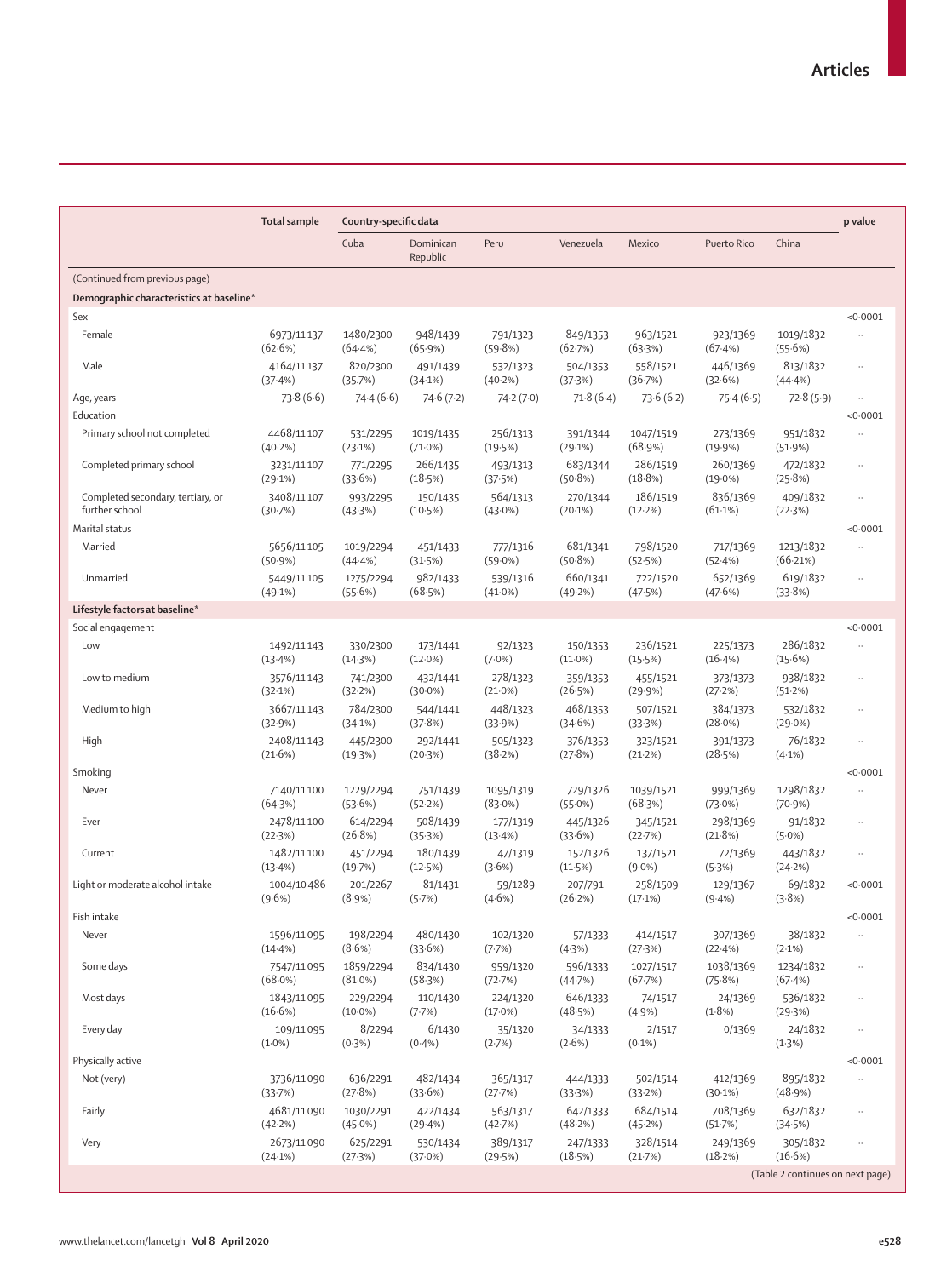|                                                                         | <b>Total sample</b>      | Country-specific data  |                        |                        |                        |                        |                        |                         | p value              |
|-------------------------------------------------------------------------|--------------------------|------------------------|------------------------|------------------------|------------------------|------------------------|------------------------|-------------------------|----------------------|
|                                                                         |                          | Cuba                   | Dominican<br>Republic  | Peru                   | Venezuela              | Mexico                 | Puerto Rico            | China                   |                      |
| (Continued from previous page)                                          |                          |                        |                        |                        |                        |                        |                        |                         |                      |
| Health-related factors at baseline*                                     |                          |                        |                        |                        |                        |                        |                        |                         |                      |
| Obesity (waist-to-height ratio ≥0.63<br>[male] or $\geq 0.58$ [female]) | 4197/10493<br>$(40.0\%)$ | 739/2267<br>(32.6%)    | 606/1416<br>(42.8%)    | 568/1281<br>(44.3%)    | 468/1063<br>$(44.0\%)$ | 789/1473<br>(53.6%)    | 572/1170<br>(48.9%)    | 455/1823<br>$(25.0\%)$  | < 0.0001             |
| High total cholesterol                                                  | 785/6962<br>(11.3%)      | 294/1838<br>$(16.0\%)$ | 150/1086<br>(13.8%)    | 42/558<br>(7.5%)       | 159/942<br>(16.9%)     | 69/1329<br>(5.2%)      | 71/1209<br>$(5.9\%)$   | <b>NA</b>               | < 0.0001             |
| High systolic blood pressure                                            | 3301/10681<br>(30.9%)    | 1229/2296<br>(53.5%)   | 416/1430<br>(29.1%)    | 74/1321<br>(5.6%)      | 379/1096<br>(34.6%)    | 349/1518<br>$(23.0\%)$ | 277/1192<br>(23.2%)    | 577/1828<br>(31.6%)     | < 0.0001             |
| <b>Diabetes</b>                                                         | 1926/11108<br>(17.3%)    | 429/2289<br>(18.7%)    | 215/1437<br>$(15.0\%)$ | 127/1317<br>(9.6%)     | 198/1345<br>(14.7%)    | 346/1520<br>(22.8%)    | 445/1369<br>(32.5%)    | 166/1831<br>(9.1%)      | < 0.0001             |
| Stroke                                                                  | 678/11111<br>$(6.1\%)$   | 151/2294<br>(6.6%)     | 99/1438<br>$(6.9\%)$   | 83/1317<br>(6.3%)      | 81/1341<br>$(6.0\%)$   | 98/1521<br>$(6.4\%)$   | 94/1368<br>$(6.9\%)$   | 72/1832<br>(3.9%)       | 0.0040               |
| Traumatic brain injury                                                  | 965/11092<br>(8.7%)      | 125/2290<br>(5.5%)     | 151/1439<br>(10.5%)    | 184/1316<br>$(14.0\%)$ | 194/1325<br>(14.6%)    | 237/1521<br>(15.6%)    | 65/1369<br>(4.7%)      | 9/1832<br>(0.5%)        | < 0.0001             |
| Depressive symptoms                                                     | 1758/11143<br>(15.8%)    | 289/2300<br>(12.6%)    | 349/1441<br>(24.2%)    | 253/1323<br>(19.1%)    | 223/1353<br>(16.5%)    | 381/1521<br>$(25.0\%)$ | 252/1373<br>$(18.4\%)$ | 11/1832<br>$(0.6\%)$    | < 0.0001             |
| Physical function at baseline*                                          |                          |                        |                        |                        |                        |                        |                        |                         |                      |
| Needs help with handling money                                          | 323/11106<br>(2.9%)      | 63/2275<br>(2.8%)      | 82/1441<br>(5.7%)      | 40/1321<br>$(3.0\%)$   | 52/1352<br>(3.8%)      | 47/1519<br>(3.1%)      | 24/1372<br>(1.7%)      | 15/1826<br>$(0.8\%)$    | < 0.0001             |
| One or more reported difficulties with<br>ADL or IADL                   | 1950/11143<br>(17.5%)    | 320/2300<br>(13.9%)    | 388/1441<br>(26.9%)    | 162/1323<br>(12.2%)    | 280/1353<br>(20.7%)    | 392/1521<br>(25.8%)    | 280/1373<br>(20.4%)    | 128/1832<br>$(7.0\%)$   | < 0.0001             |
| Cognition at baseline*                                                  |                          |                        |                        |                        |                        |                        |                        |                         |                      |
| Subjective memory impairment (GMS<br>score)                             |                          |                        |                        |                        |                        |                        |                        |                         | < 0.0001             |
| $\mathbf 0$                                                             | 4430/11110<br>(39.9%)    | 790/2296<br>(34.4%)    | 440/1441<br>(30.5%)    | 360/1319<br>(27.3%)    | 517/1346<br>(38.4%)    | 546/1518<br>$(36.0\%)$ | 486/1370<br>(35.5%)    | 1291/1820<br>$(70.9\%)$ | $\ddot{\phantom{a}}$ |
| $1 - 3$                                                                 | 5515/11110<br>(49.6%)    | 1227/2296<br>(53.4%)   | 791/1441<br>(54.9%)    | 795/1319<br>(60.3%)    | 626/1346<br>(46.5%)    | 808/1518<br>(53.2%)    | 777/1370<br>(56.7%)    | 491/1820<br>$(27.0\%)$  | $\ldots$             |
| >3                                                                      | 1165/11110<br>(10.5%)    | 279/2296<br>(12.2%)    | 210/1441<br>(14.6%)    | 164/1319<br>$(12.4\%)$ | 203/1346<br>$(15.1\%)$ | 164/1518<br>$(10.8\%)$ | 107/1370<br>(7.8%)     | 38/1820<br>$(2.1\%)$    | $\ldots$             |
| Verbal fluency (<18 animals)                                            | 7125/11143<br>(63.9%)    | 1377/2300<br>(59.9%)   | 1155/1441<br>(80.2%)   | 755/1323<br>(57.1%)    | 644/1353<br>(47.6%)    | 1109/1521<br>(72.9%)   | 1082/1373<br>(78.8%)   | 1003/1832<br>(54.7%)    | < 0.0001             |
| Delayed recall                                                          |                          |                        |                        |                        |                        |                        |                        |                         | < 0.0001             |
| 7-10 words                                                              | 2244/11143<br>$(20.1\%)$ | 519/2300<br>(22.6%)    | 160/1441<br>$(11.1\%)$ | 237/1323<br>(17.9%)    | 334/1353<br>(24.7%)    | 188/1521<br>(12.4%)    | 221/1373<br>$(16.1\%)$ | 585/1832<br>(31.9%)     | u,                   |
| 5-6 words                                                               | 3870/11143<br>(34.7%)    | 936/2300<br>(40.7%)    | 485/1441<br>(33.7%)    | 466/1323<br>(35.2%)    | 514/1353<br>(38.0%)    | 511/1521<br>(33.6%)    | 450/1373<br>(32.8%)    | 508/1832<br>(27.7%)     | $\ldots$             |
| 0-4 words                                                               | 5029/11143<br>(45.1%)    | 845/2300<br>(36.7%)    | 796/1441<br>(55.2%)    | 620/1323<br>(46.9%)    | 505/1353<br>(37.3%)    | 822/1521<br>(54.0%)    | 702/1373<br>$(51.1\%)$ | 739/1832<br>(40.3%)     | u,                   |
| Clinical dementia rating <sup>24</sup>                                  |                          |                        |                        |                        |                        |                        |                        |                         |                      |
| 0 (no dementia)                                                         | 6749/11143<br>(60.6%)    | 1468/2300<br>(63.8%)   | 693/1441<br>(48.1%)    | 919/1323<br>(69.5%)    | 749/1353<br>(55.4%)    | 775/1521<br>$(51.0\%)$ | 854/1373<br>(62.2%)    | 1291/1832<br>(70.5%)    | <0.0001              |
| 0.5                                                                     | 4190/11143<br>(37.6%)    | 800/2300<br>(34.8%)    | 688/1441<br>(47.7%)    | 375/1323<br>(28.3%)    | 580/1353<br>(42.9%)    | 713/1521<br>(46.9%)    | 504/1373<br>(36.7%)    | 530/1832<br>(29.0%)     | $\cdot$ .            |
| 1 (mild dementia)                                                       | 200/11143<br>$(1.8\%)$   | 31/2300<br>(1.3%)      | 57/1441<br>$(4.0\%)$   | 29/1323<br>(2.2%)      | 24/1353<br>(1.8%)      | 33/1521<br>$(2.2\%)$   | 15/1373<br>$(1.1\%)$   | 11/1832<br>$(0.6\%)$    |                      |
| 2 (moderate dementia)                                                   | 4/11143<br>$(0.1\%)$     | 1/2300<br>$(<0.1\%)$   | 3/1441<br>$(0.2\%)$    | 0/1323                 | 0/1353                 | 0/1521                 | 0/1373                 | 0/1832                  | $\cdot$ .            |

Data are n/N (%), where N is the number of participants with non-missing data, or mean (SD). ADL=activities of daily living. GMS=Geriatric Mental State examination. IADL=instrumental activities of daily living. NA=not available. \*Baseline characteristics were calculated for the participants without baseline dementia.

*Table 2:* **Baseline characteristics** 

## **Role of the funding source**

The funders had no role in study design or conduct, data collection, data analysis, data interpretation, writing of the report, or submission of the manuscript for

publication. MPrina had full access to all the data. BCMS, LR, and MPrina took the decision, in conjunction with the coauthors, to submit the manuscript for publication.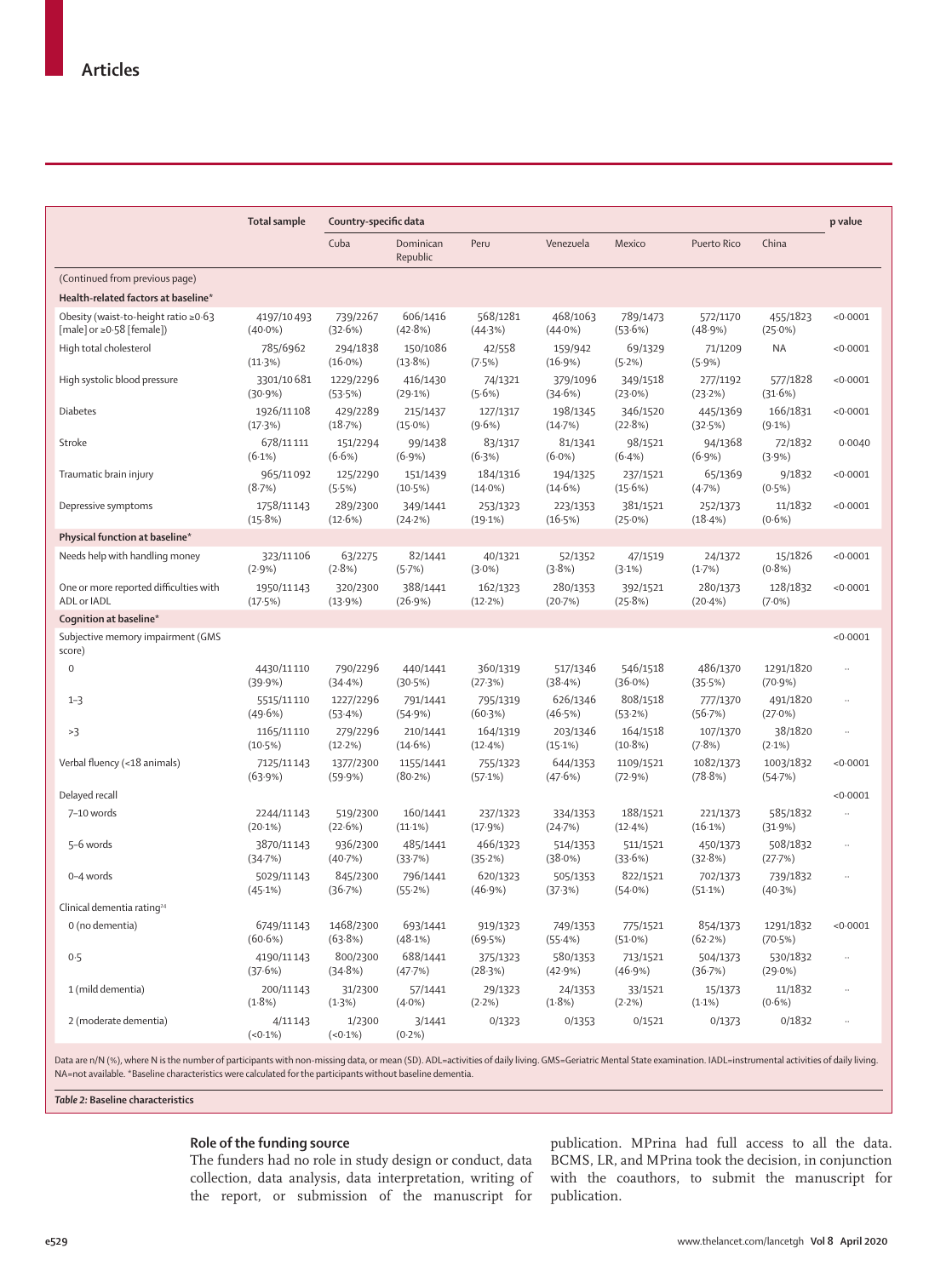## **Results**

At baseline, 15 016 participants were recruited, of whom 1429 with prevalent dementia and 2444 who were not seen at follow-up were excluded. Thus, the analysed sample included 11143 participants (6973 [62.6%] women and 4164 [37·4%] men [of 11 137 with non-missing data]), with a mean age of  $73.8$  years (SD  $6.6$ ; range 65–106). There were significant differences in the sociodemographic characteristics of the samples across the different study sites at baseline (table 2).

Participants were re-interviewed at a mean of 3·8 years  $(SD \t1.2; \t1)$  range 1 month to 7.4 years) followup. The number of incident dementia cases in the total sample was 1069 (incidence rate 24·9 cases per 1000 person-years), with higher rates in China (207 cases;  $25.3$  per 1000 person-years), the Dominican Republic (165 cases; 26·3 per 1000 person-years), Venezuela (155 cases; 29·0 per 1000 person-years), Puerto Rico (153 cases; 27·4 per 1000 person-years), and Mexico (130 cases; 30·5 per 1000 person-years), and lower rates in Cuba (182 cases; 19·5 per 1000 person-years) and Peru (77 cases; 19·3 per 1000 person-years).

With the exception of cholesterol, the proportion of missing data was low for all variables (ranging from  $0.1\%$  for age to 5.9% for alcohol; appendix 3 p 6). Data on cholesterol, which is needed to calculate the CAIDE and ANU-ADRI scores, was missing in 4181 (37·5%) individuals, largely because blood samples were not collected in China.

The discriminative performance of each of the five models when mapped in each country is shown in figure 1 (see appendix 3 [p 7] for the full results). Compared with the discriminative performance in the development cohorts, discrimination performance was poor with the CAIDE (0·52≤c≤0·63 across study sites *vs* c=0·77 in the development cohort) and AgeCoDe (0·57≤c≤0·74 *vs* c=0·84) models, particularly when mapped in the Dominican Republic and China. By contrast, discrimination of the BDSI (0·62≤c≤0·78 across study sites *vs* 0·68≤c≤0·78 in the development cohorts), ANU-ADRI (0·66≤c≤0·78 *vs* 0·65≤c≤0·73), and BDRM (0·66≤c≤0·78 *vs* 0·75≤c≤0·78) tended to be at a similar level to that reported in the development cohorts in HICs. Across countries, the models consistently worked better at predicting risk of dementia in Peru and

c-statistics for the original studies are shown in green. The dashed line indicates the cutoff value for acceptable predictive accuracy (c-statistic ≥0·70). AgeCoDe=Study on Aging, Cognition and Dementia. ANU-ADRI=Australian National University Alzheimer's Disease Risk Index. BDRM=Rotterdam Study Basic Dementia Risk Model. BDSI=Brief Dementia Screening Indicator. CAIDE=Cardiovascular Risk Factors, Aging and Dementia risk score. CHS=Cardiovascular Health Study. CVHS=Cardiovascular Health Cognition Study. c=concordance. EPOZ=Epidemiological Prevention Study of Zoetermeer. FHS=Framingham Heart Study. HRS=Health and Retirement Survey. KP=Kungsholmen Project. MAP=Rush Memory and Aging Project. SALSA=The Sacramento Area Latino Study on Aging.



*Figure 1:* **Comparison of the predictive accuracy of each model when mapped in the 10/66 Study compared with the development cohort(s)**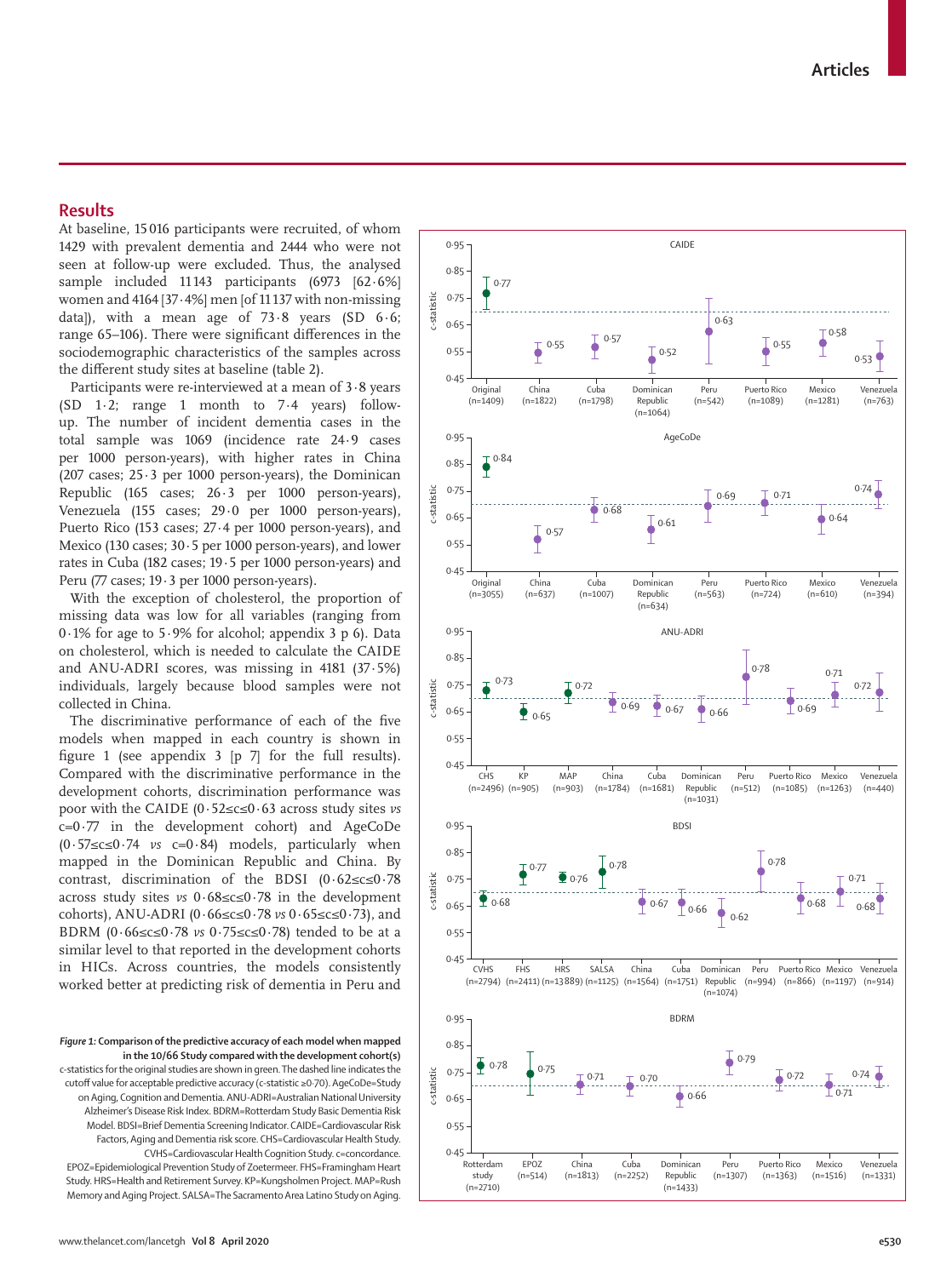

*Figure 2:* **Discrimination accuracy of models by study site**

The three models with the highest accuracy at each site, and their respective c-statistics, are shown. AgeCoDe=Study on Aging, Cognition and Dementia. ANU-ADRI=Australian National University Alzheimer's Disease Risk Index. BDRM=Rotterdam Study Basic Dementia Risk Model. BDSI=Brief Dementia Screening Indicator. c=concordance.

worst in the Dominican Republic and China. Figure 2 shows the three models with the highest predictive accuracy for dementia in each of the 10/66 Study sites.

In terms of calibration, using the GB test, all models showed good calibration ( $p>0.05$ ), with the exception of the ANU-ADRI ( $\chi^2$ =21.4, p=0.011) and BDSI ( $\chi^2$ =18.9,  $p=0.026$ ) when mapped in Puerto Rico and the BDRM when mapped in all countries, where the results of the GB test suggested that fit was poor. The Cox-Snell residual plots for each risk model when mapped across the different countries are shown in the appendix 3 (pp 14–18). Models generally showed a good fit at low and intermediate risk. However, at high risk, predicted values were extreme, either leading to underestimation or overestimation in most models, particularly for the BDRM and BDSI.

In a meta-analysis, the pooled results for each model showed similar predictive accuracy when mapped in the individual countries compared with the total sample (figure 3). However, the results suggested large heterogeneity across countries for the AgeCoDe model (*I*²=80·5%) and BDRM (*I*²=68·9%). Heterogeneity in the other models was low  $(I^2 \text{ range } 0.0-51.1\%$ ; figure 3).

In sensitivity analyses, we found no significant differences between the sociodemographic or health characteristics of individuals included in the analysis and those recruited but excluded from the analysis. In addition, defining the time of diagnosis as the midway point between the baseline and follow-up visits did not affect the outcomes (data not shown).

## **Discussion**

In this study, we externally validated five dementia risk prediction models, developed and tested in HICs, in seven LMICs using data from the 10/66 Study from sites in China, Cuba, the Dominican Republic, Mexico, Peru, Puerto Rico, and Venezuela. The results indicate that while some models (ANU-ADRI, BDSI, and BDRM) transported well from HICs to LMICs, others (CAIDE and AgeCoDe) did not. Results also varied by country, with the highest predictive accuracy reported in Peru and the lowest in China and the Dominican Republic. Given the increasing interest in dementia prevention, particularly in LMICs where resources are limited, it is essential to develop accurate and valid methods for successful prediction of dementia risk to ensure that the right people are targeted for intervention.

The CAIDE and AgeCoDe models did not replicate well when mapped in the different countries from the 10/66 Study. With regard to the CAIDE model, this poor replication is probably due to methodological and sample characteristic differences between the original development study and the 10/66 Study (see appendix 3 [p 8] for a comparison of the sample characteristics across the CAIDE and 10/66 studies). Indeed, the CAIDE score was designed to assess mid-life risk (model development sample age range 39–64 years), with prediction over a mean follow-up period of 20·9 years (SD 4·9). By contrast, the 10/66 Study sample was older (age range 65–106 years) with a mean follow-up of  $3.8$  years  $(1.2)$ .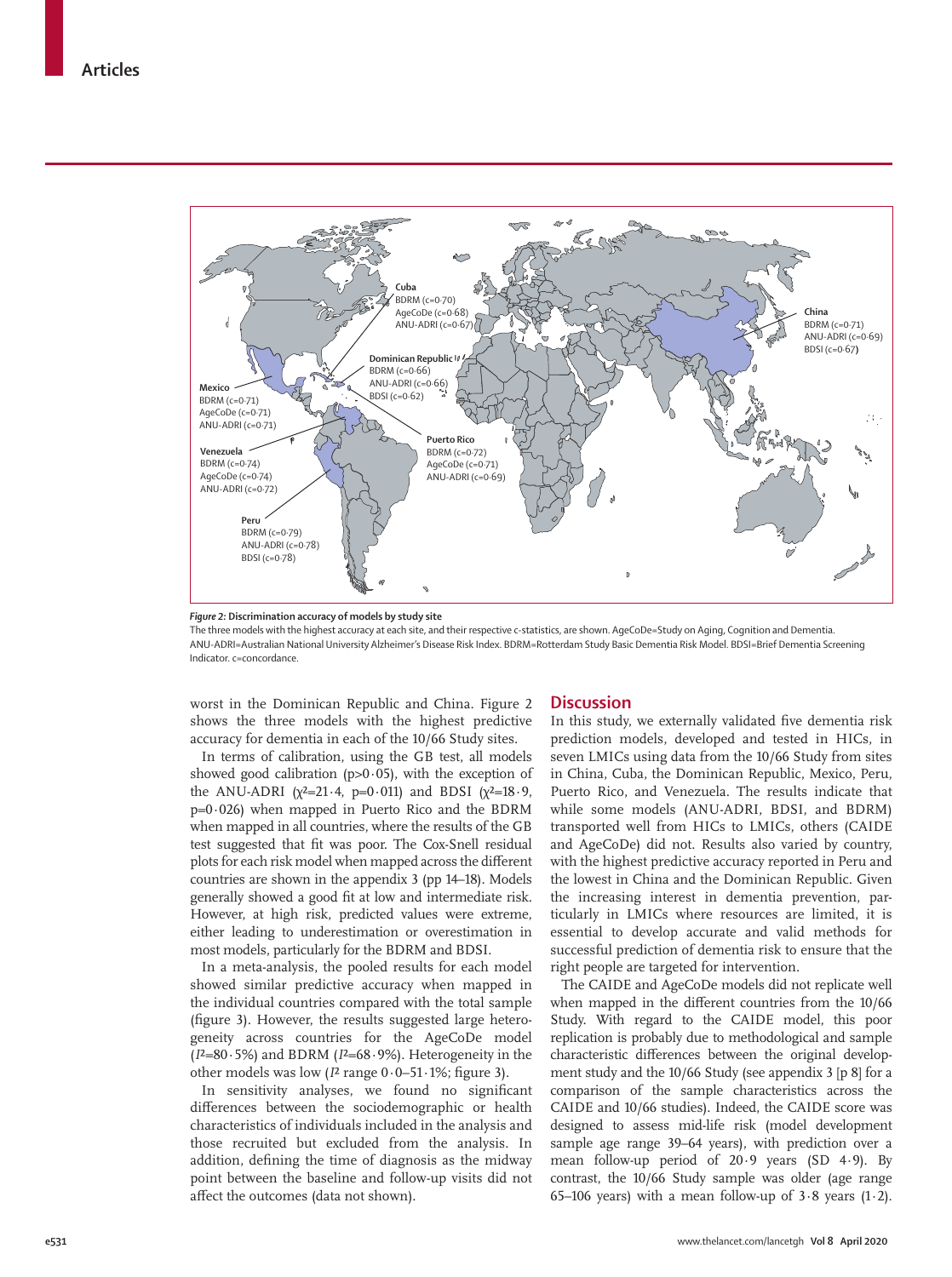

*Figure 3:* **Predictive accuracies of each model according to random-effects meta-analyses**

AgeCoDe=Study on Aging, Cognition and Dementia. ANU-ADRI=Australian National University Alzheimer's Disease Risk Index. BDRM=Rotterdam Study Basic Dementia Risk Model. BDSI=Brief Dementia Screening Indicator. CAIDE=Cardiovascular Risk Factors, Aging, and Dementia risk score. c=concordance.

The results here support previous external validation studies of the CAIDE score that have shown good transportability within a middle-aged cohort,<sup>25</sup> and poor transportability when applied in cohorts of older participants.<sup>9,17</sup>

With regard to the AgeCoDe model, although the follow-up periods were similar between the original study and our study, the AgeCoDe sample was older (all participants were aged ≥75 years) and had higher educational attainment overall than the 10/66 Study sample (see appendix 3 [p 9] for a comparison of the sample characteristics across the AgeCoDe and 10/66 studies). Poor prediction using the AgeCoDe score could therefore be because the associations between risk factors or protective factors and incident dementia are age-dependent and education-dependent, such that the importance of the different risk and protective factors depends on the time of testing<sup>26</sup> and the sample characteristics (ie, HIC *vs* LMIC). The AgeCoDe score incorporates demographic (age), cognitive function (subjective memory impairment, memory function, and global cognitive function), and physical status (impairments in instrumental activities of daily living) variables. Although these variables might be important for predicting dementia in very late life, the model fails to capture health (ie, cardiometabolic and cerebrovascular), lifestyle (ie, smoking, diet, and alcohol use), and sociodemographic (ie, deprivation) factors that have been found to be important predictors of dementia in mid-life to early-late life<sup>14</sup> and in LMICs. Furthermore, given that cognitive variables were the main predictors in the models, the poor predictive performance might have been because the 10/66 Study sample was characterised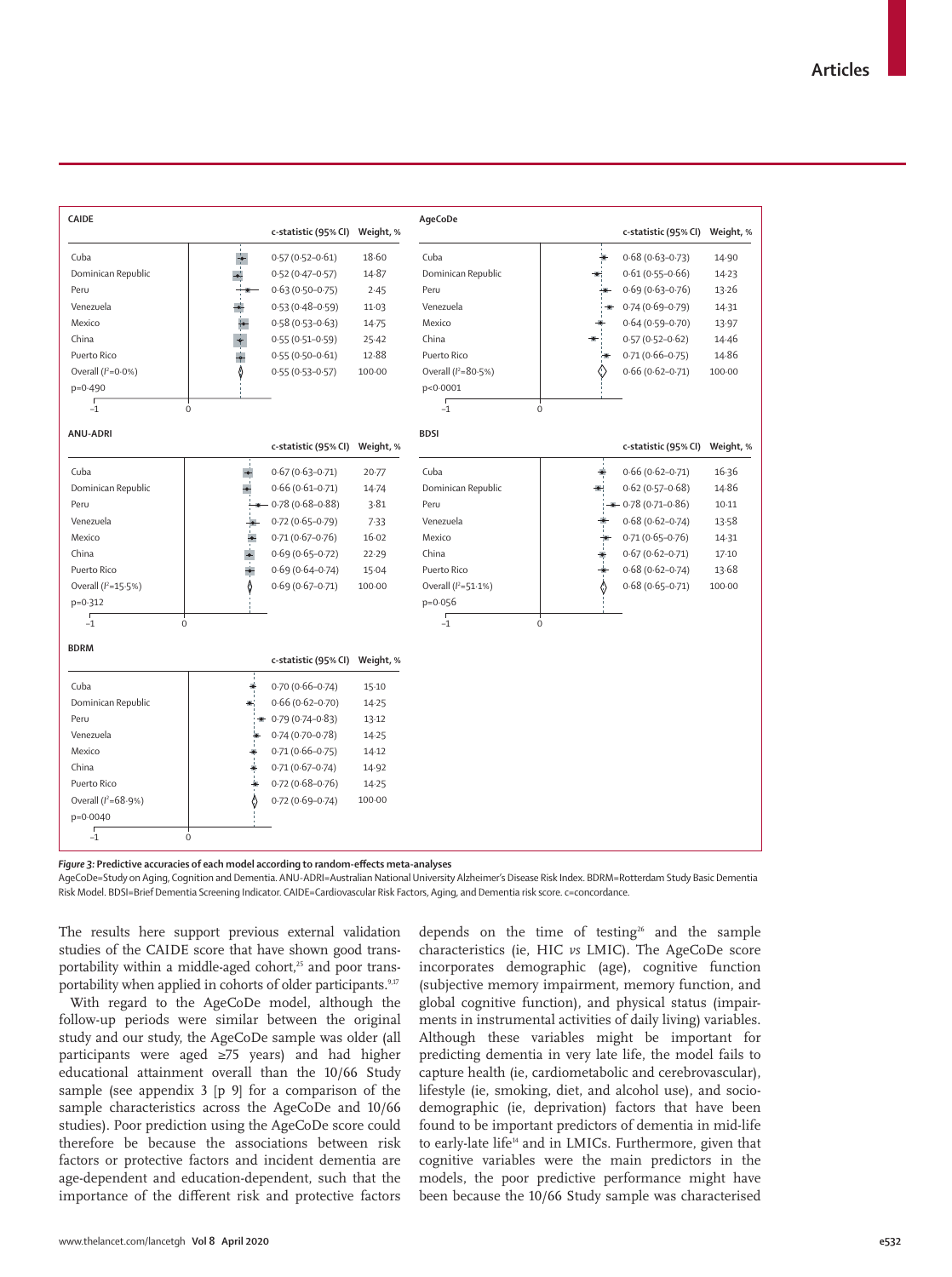|                                                                                                                                                                                                                                                                                                                                                                                                                                                              | AgeCoDE              | <b>CAIDE</b>         | <b>BDSI</b>          | ANU-<br><b>ADRI</b>  | <b>BDRM</b>          |
|--------------------------------------------------------------------------------------------------------------------------------------------------------------------------------------------------------------------------------------------------------------------------------------------------------------------------------------------------------------------------------------------------------------------------------------------------------------|----------------------|----------------------|----------------------|----------------------|----------------------|
| Age                                                                                                                                                                                                                                                                                                                                                                                                                                                          | Yes                  | Yes                  | Yes                  | Yes                  | Yes                  |
| Sex                                                                                                                                                                                                                                                                                                                                                                                                                                                          | $\ddot{\phantom{0}}$ | Yes                  | $\ddot{\phantom{a}}$ | Yes                  | $\ddot{\phantom{a}}$ |
| Subjective memory<br>impairment                                                                                                                                                                                                                                                                                                                                                                                                                              | Yes                  |                      |                      |                      | Yes                  |
| Verbal fluency                                                                                                                                                                                                                                                                                                                                                                                                                                               | Yes                  | $\ddot{\phantom{0}}$ | $\ddot{\phantom{a}}$ | $\ddot{\phantom{a}}$ | $\ddot{\phantom{a}}$ |
| Delayed recall                                                                                                                                                                                                                                                                                                                                                                                                                                               | Yes                  |                      |                      |                      |                      |
| Mini-Mental State<br>Examination                                                                                                                                                                                                                                                                                                                                                                                                                             | Yes                  |                      | $\ddot{\phantom{a}}$ |                      |                      |
| Instrumental activities of<br>daily living                                                                                                                                                                                                                                                                                                                                                                                                                   | Yes                  |                      |                      |                      |                      |
| Education                                                                                                                                                                                                                                                                                                                                                                                                                                                    |                      | Yes                  | Yes                  | Yes                  | $\ddot{\phantom{a}}$ |
| Systolic blood pressure                                                                                                                                                                                                                                                                                                                                                                                                                                      |                      | Yes                  |                      |                      |                      |
| Body-mass index                                                                                                                                                                                                                                                                                                                                                                                                                                              | $\ddot{\phantom{a}}$ | Yes                  | Yes                  | Yes                  | $\ddot{\phantom{a}}$ |
| Cholesterol                                                                                                                                                                                                                                                                                                                                                                                                                                                  | .,                   | Yes                  |                      | Yes                  |                      |
| Physical activity                                                                                                                                                                                                                                                                                                                                                                                                                                            | Ω,                   | Yes                  | $\ddot{\phantom{0}}$ | Yes                  | $\ddot{\phantom{a}}$ |
| <b>Diabetes</b>                                                                                                                                                                                                                                                                                                                                                                                                                                              |                      |                      | Yes                  | Yes                  |                      |
| Stroke                                                                                                                                                                                                                                                                                                                                                                                                                                                       |                      | $\ddot{\phantom{0}}$ | Yes                  | u.                   | Yes                  |
| Needs help with medication<br>or handling money                                                                                                                                                                                                                                                                                                                                                                                                              |                      |                      | Yes                  |                      | Yes                  |
| Depressive symptoms                                                                                                                                                                                                                                                                                                                                                                                                                                          | ä,                   |                      | Yes                  | Yes                  |                      |
| Traumatic brain injury                                                                                                                                                                                                                                                                                                                                                                                                                                       |                      |                      |                      | Yes                  |                      |
| Cognitive stimulating<br>activities                                                                                                                                                                                                                                                                                                                                                                                                                          | $\ddot{\phantom{a}}$ | $\ddot{\phantom{a}}$ |                      | Yes                  | $\ddot{\phantom{a}}$ |
| Social network                                                                                                                                                                                                                                                                                                                                                                                                                                               |                      |                      |                      | Yes                  |                      |
| Smoking                                                                                                                                                                                                                                                                                                                                                                                                                                                      | J.                   |                      | $\ddot{\phantom{a}}$ | Yes                  |                      |
| Alcohol                                                                                                                                                                                                                                                                                                                                                                                                                                                      |                      |                      |                      | Yes                  |                      |
| Fish intake                                                                                                                                                                                                                                                                                                                                                                                                                                                  | .,                   | $\ddot{\phantom{a}}$ |                      | Yes                  | J,                   |
| Pesticide exposure                                                                                                                                                                                                                                                                                                                                                                                                                                           |                      |                      |                      | Yes                  |                      |
| Predictor variables can be measured differently (eq, education is categorical [0-6,<br>7-9, and ≥10 years] in CAIDE but binary [<12 and ≥12 years] in BDSI).<br>AgeCoDe=Study on Aging, Cognition and Dementia. ANU-ADRI=Australian<br>National University Alzheimer's Disease Risk Index. BDRM=Rotterdam Study Basic<br>Dementia Risk Model. BDSI=Brief Dementia Screening Indicator.<br>CAIDE=Cardiovascular Risk Factors, Aging, and Dementia Risk Score. |                      |                      |                      |                      |                      |

*Table 3:* **Predictor variables included in the dementia risk prediction models**

by low educational attainment, meaning that cognitive test scores might not be as good at discriminating risk in this setting because of differing effects.<sup>27,28</sup>

In contrast to the CAIDE and AgeCoDe models, the ANU-ADRI model (which incorporated age, sex, education, waist-to-height ratio, diabetes, depression, cholesterol level, traumatic brain injury, smoking, alcohol, social engagement, physical activity, and fish intake) and the BDSI model (which incorporated, education, waist-toheight ratio, diabetes, stroke, physical function or impairment in instrumental activities of daily living, and depression) transported well to LMICs, showing similar levels of accuracy to that seen in HICs (see appendix 3 [pp 10–12] for a comparison of the sample characteristics across the 10/66 Study and studies used for the initial development and testing of the ANU-ADRI and BDSI). These models were also found to be well calibrated. Overall, these models include similar predictors such as demographics, mental health, and cardiometabolic status, suggesting that, as in HICs, these factors add relevant information for dementia prediction in LMICs (table 3).

Regarding the BDRM results, the discriminant accuracy of this model was in an acceptable range (c-statistic ≥0·70) and similar to that reported in the original development study. Compared to the other models tested, the BDRM has fewer predictors incorporating age, subjective memory impairment, history of stroke, and interference with finances and medications. Despite having a small number of predictors, this model could be performing well because it uses the best possible combination of risk variables. However, despite reasonable discriminative accuracy, the GB calibration test showed that the model did not fit well across the different countries (see appendix 3 [p 13] for a comparison of the sample characteristics across the Rotterdam Study, Epidemiological Prevention Study of Zoetermeer, and 10/66 Study). Poor calibration could be due to the small sample sizes in some of the risk quantiles; the GB calibration test uses deciles to create risk groups and we found fewer than five individuals for some risk quantiles. Modification of the group size could improve calibration. Furthermore, the results from the calibration plots indicate that, although the predicted risks at low and intermediate levels were acceptable, like the other models, they were particularly miscalibrated at high risk levels. Finally, the BDRM was designed to predict 10-year risk of dementia, whereas in the 10/66 Study prediction was over a much shorter period.

Overall, the results suggest that additional work is needed to identify the best combination of predictive variables and the optimum scores for each variable to increase the accuracy of predicting dementia in LMICs. As a start, the ANU-ADRI, BDSI, and BDRM models show promise. These models have a number of strengths. First, they incorporate variables that are easy to measure and do not require specialised training to collect. Second, the small number of included predictors enhances their clinical feasibility and potential uptake in LMIC settings.

The models did not perform equally well across countries, with large differences in predictive accuracy across the different sites. Overall, the models had the highest accuracy for predicting dementia in Peru and lowest in China and the Dominican Republic, suggesting that the predictor variables (and their combination to produce risk scores) incorporated in the different models are not robust indicators of future dementia risk across all LMIC settings. It is difficult to determine what is driving the inter-country differences. Although all sites were in LMICs, the countries differ culturally and have different disease risk profiles, age profiles, mortality rates, life expectancies, views on health and ageing, and political and economic systems (including health spending). Even across countries such as Peru and the Dominican Republic, there are considerable differences (eg, in health systems, life expectancy, and education levels). Indeed, the Dominican Republic has the lowest levels of education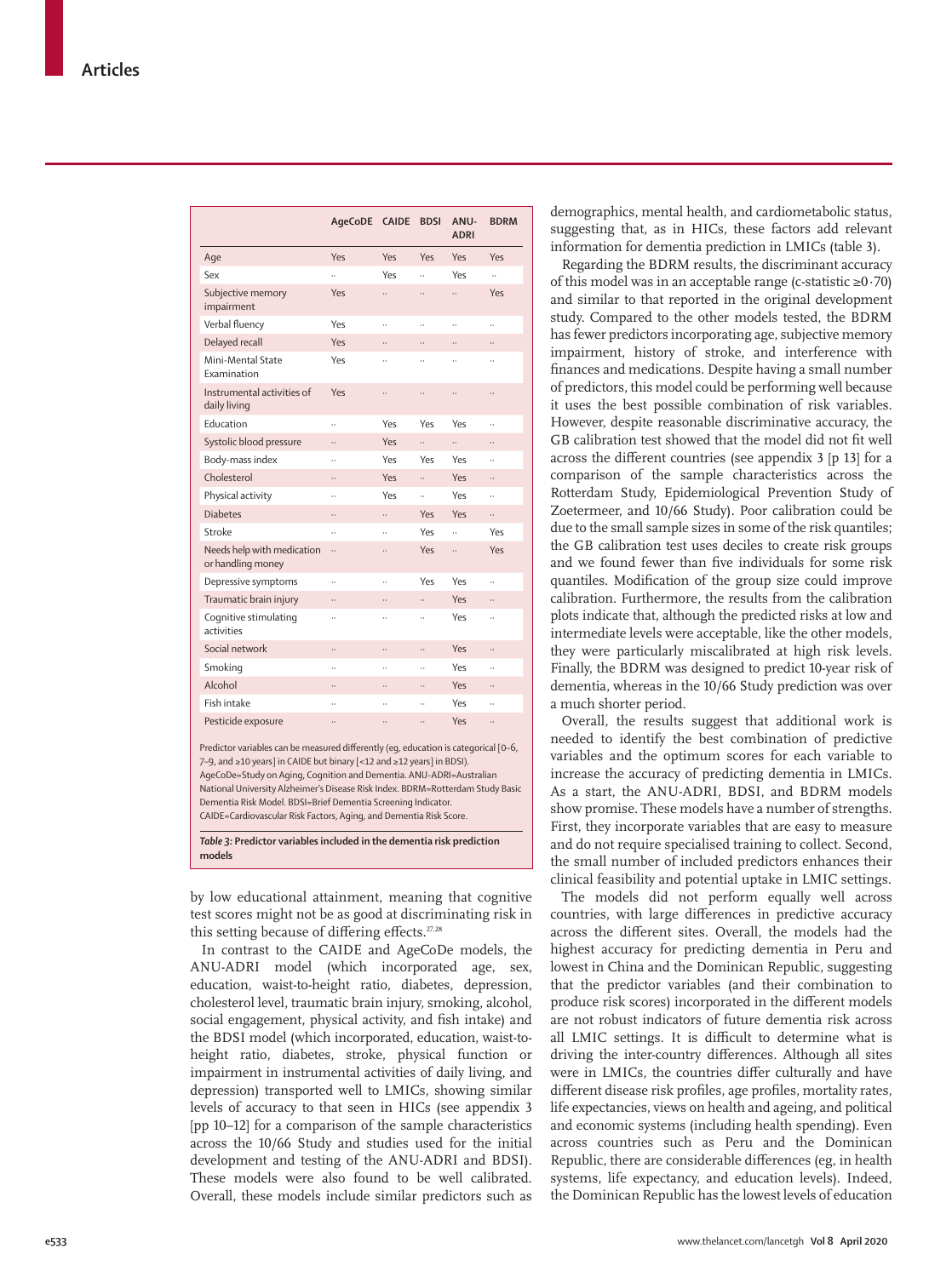across all sites, which might explain some of the differences in the results. Furthermore, models might not transport well across settings because of the unique risk factors for dementia (including low educational attainment, socioeconomic status, ethnicity, and poverty) in LMICs compared with HICs, which need to be considered when determining risk in LMICs. The findings could indicate that the models are countryspecific and need to be recalibrated to the new setting. Indeed, the combination of risk factors in each model might be appropriate, but the weighting (or risk score) assigned to each factor might need to be adjusted across the different countries. For instance, in the BDSI, a score of 6 is assigned to history of stroke, but in LMICs the score might need to be greater (or less) than 6. Alternatively, it could be that the unique combination of factors needs to be adjusted by site (eg, smoking is common in China and might not be as sensitive for discriminating high-risk *vs* low-risk cases compared with other sites where smoking prevalence is lower). However, recalibration and development of new models is beyond the scope of this Article, in which the focus is external validation.

The strengths of this study include the use of a large sample with very few missing data (apart from cholesterol data in China) from seven different LMICs, which made it possible to test multiple prediction models in different countries using the same research methods. There were, however, some limitations. First, some adaptations were made to the models to enable their calculation in the 10/66 Study. For example, BMI (required for mapping obesity in the CAIDE model and underweight in the BDSI model) was missing because weight was not measured in the baseline assessment. Instead we used waist-to-height ratio, which, despite having been found to be a better measure of central adiposity and more strongly associated with impaired cardiometabolic health,<sup>29</sup> meant that the comparisons between studies were not identical. In addition, the CAIDE model requires knowledge of mid-life health status, which was not available in the 10/66 Study. Hence, a more detailed assessment of the CAIDE model in LMIC settings using information on mid-life risk factors is needed. Second, because of restrictions in data availability, we were able to test only a limited number of models. As a result, we could have missed identifying a model that might have validated well, with higher predictive accuracy than observed here. Third, our study was restricted to LMICs in South America, China, and the Caribbean. Given the inter-country differences in model performance, the results might therefore not generalise to all LMICs, including, for example, LMICs in South Asia, Africa, and the Middle East. Further work is needed to extend the analysis to other LMICs. Finally, having done a completecase analysis might have biased the results by limiting their generalisability; however, a sensitivity analysis found no differences in the socioeconomic characteristics or health status between those included and excluded from the study.

As populations continue to age rapidly, the number of people with dementia is predicted to rise, with some of the biggest increases expected to be seen in LMICs.<sup>30</sup> In the absence of any curative treatment for dementia, prevention and the proactive management of modifiable risk factors to delay or slow the onset or progression of the disease are key action areas in the WHO Global Action Dementia Plan.1 Our findings highlight that the ANU-ADRI, BDSI, and BDRM models could be used in LMICs to help identify individuals for frequent monitoring and targeted dementia risk reduction. However, additional work is needed to test these models in other LMICs before recommendations can be made regarding the best model for use in LMIC settings; and to determine whether model refinement enhances dementia risk prediction in LMICs.

#### **Contributors**

DA, GRP, ALS, IA, JJL-R, and MPrince were responsible for data acquisition. BCMS, MS, DM, MPrina, and LR acquired funding for this analysis. BCMS, MPrina, EP, SL, and GM-T were responsible for the methodology. BCMS, EP, SL, GM-T, and MPrina did the literature search. LR, BCMS, MPrina, MS, DM, and GM-T were responsible for supervising the analysis undertaken by EP**.** BCMS, EP, and MPrina wrote the original draft of the manuscript. All authors contributed to reviewing and editing the manuscript.

#### **Declaration of interests**

We declare no competing interests.

#### **Data sharing**

The data underlying this study are restricted as participants did not consent to sharing their information publicly. Data are freely available from the 10/66 Dementia Research Group public data archive for researchers who meet the criteria for access to confidential data. Information on procedures to [apply for access](https://www.alz.co.uk/1066/1066_public_archive_baseline.php) to data is available on the 10/66 Dementia Research Group website, or by contacting Prof Martin Prince at dementiaresearchgroup1066@kcl.ac.uk.

#### **Acknowledgments**

This is a secondary analysis of data collected by the 10/66 Dementia Research Group, which is led by Martin Prince (Institute of Psychiatry, Psychology, and Neuroscience, King's College London, London, UK). The other principal investigators, data custodians, and individuals responsible for research governance in each site are Juan Llibre Rodriguez (Cuba), Daisy Acosta (Dominican Republic), Mariella Guerra (Peru), Aquiles Salas (Venezuela), Ana Luisa Sosa (Mexico), KS Jacob (Vellore, India), Joseph D Williams (Chennai, India), Ivonne Jimenez (Puerto Rico) and Yueqin Huang (China). The 10/66 Dementia Research Group's research has been funded by the Wellcome Trust Health Consequences of Population Change Programme (GR066133 [prevalence phase in Cuba and Brazil] and GR080002 [incidence phase in Peru, Mexico, Argentina, Cuba, Dominican Republic, Venezuela, and China]), WHO (India, Dominican Republic, and China), the US Alzheimer's Association (IIRG–04–1286 [Peru, Mexico, and Argentina]), the Puerto Rico State Legislature (Puerto Rico), and FONACIT/ CDCH/UCV (Venezuela). The study also has funding from the European Research Council (ERC-2013-ADG 340755 LIFE2YEARS1066). This analysis was funded by the National Institute for Health Research (NIHR; project reference 16/137/62) using aid from the UK Government to support global health research. The views expressed in this publication are those of the author(s) and not necessarily those of the NIHR or the UK Department of Health and Social Care.

#### **References**

WHO. Global action plan on the public health response to dementia 2017–2025. Geneva: World Health Organization, 2017. https://www.who.int/mental\_health/neurology/dementia/action\_ plan\_2017\_2025/en/ (accessed Feb 28, 2020).

For more on **how to apply for access to study data** see [https://](https://www.alz.co.uk/1066/1066_public_archive_baseline.php) [www.alz.co.uk/1066/1066\\_](https://www.alz.co.uk/1066/1066_public_archive_baseline.php) [public\\_archive\\_baseline.php](https://www.alz.co.uk/1066/1066_public_archive_baseline.php)